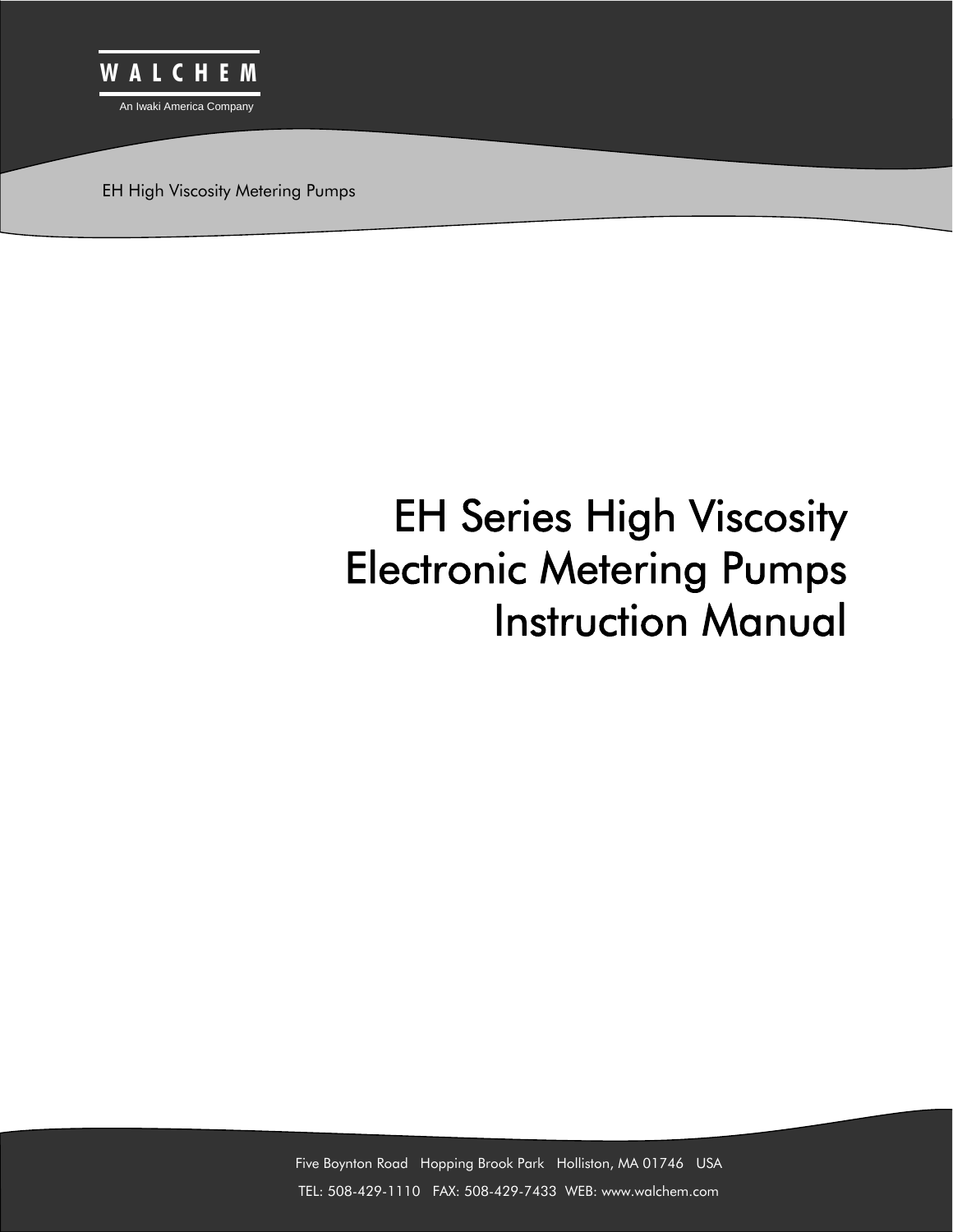## **Notice**

*© 2008 WALCHEM, An Iwaki America Incorporated Company (hereinafter "Walchem") Five Boynton Road, Holliston, MA 01746 USA tel (508) 429-1110 fax (508) 429-7433 All Rights Reserved Printed in USA* 

## **Proprietary Material**

*The information and descriptions contained herein are the property of WALCHEM. Such information and descriptions may not be copied or reproduced by any means, or disseminated or distributed without the express prior written permission of WALCHEM.* 

*This document is for information purposes only and is subject to change without notice.*

## **Statement of Limited Warranty**

*WALCHEM warrants equipment of its manufacture and bearing its identification to be free from defects in workmanship and material for a period of two years from date of delivery from the factory or authorized distributor under normal use and service and otherwise when such equipment is used in accordance with instructions furnished by WALCHEM and for the purposes disclosed in writing at the time purchased, if any. WALCHEM's liability under this warranty shall be limited to replacement or repair, F.O.B. Holliston, MA U.S.A. of any defective equipment or part which, having been returned to WALCHEM, transportation charges prepaid, has been inspected and determined by WALCHEM to be defective.* 

*THIS WARRANTY IS IN LIEU OF ANY OTHER WARRANTY, EITHER EXPRESS OR IMPLIED, AS TO DESCRIPTION, QUALITY, MERCHANT-ABILITY, FITNESS FOR ANY PARTICULAR PURPOSE OR USE, OR ANY OTHER MATTER.* 

**P/N E00084.E1 Nov, 2008**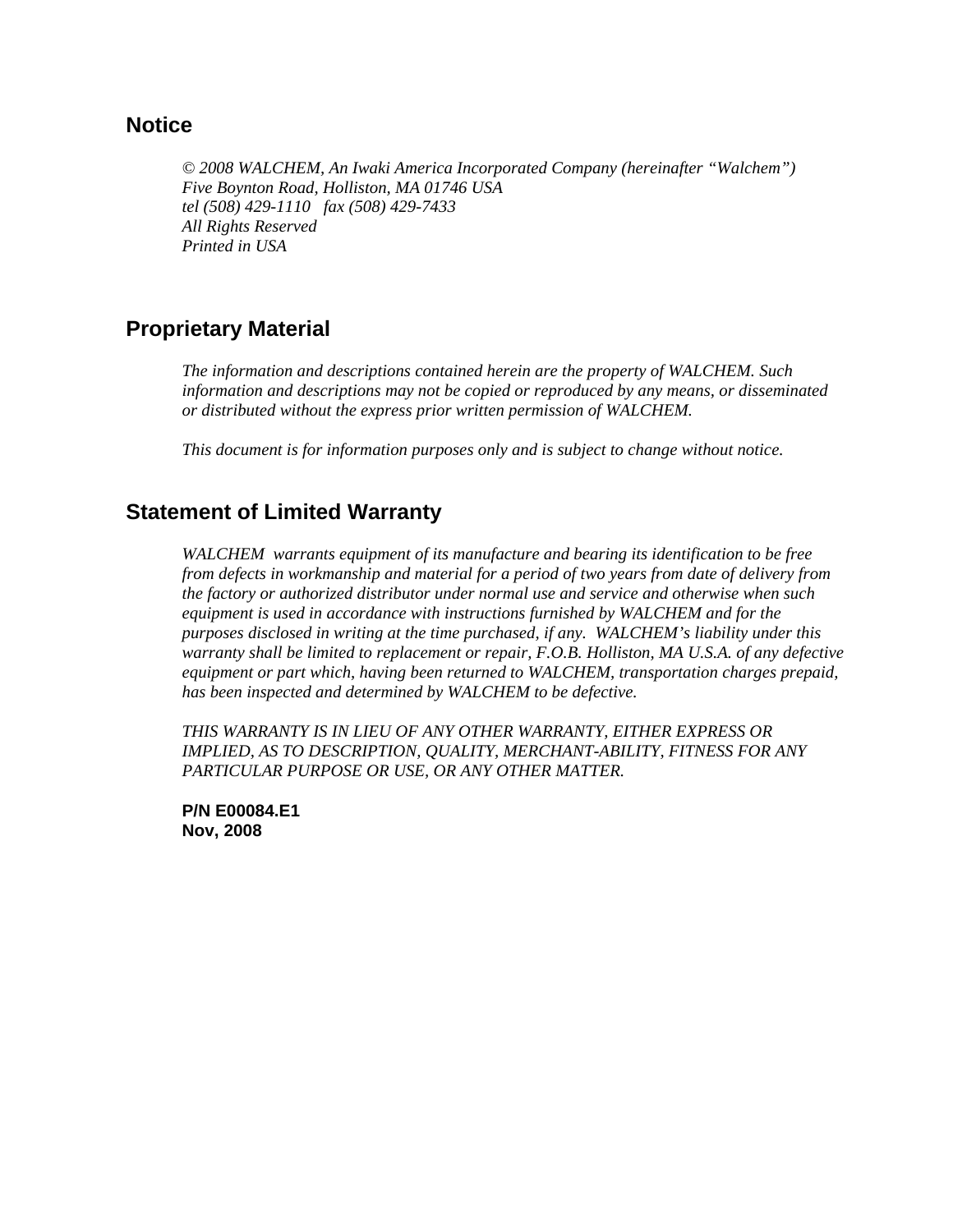# **TABLE OF CONTENTS**

Thank you for choosing a Walchem EH Series metering pump. This instruction manual deals with the correct installation, operation, maintenance and troubleshooting procedures for the EH-HV model metering pumps. Please read through it carefully to ensure the optimum performance, safety and service of your pump.

| 1.0 |    |
|-----|----|
| 1.1 |    |
| 1.2 |    |
| 1.3 |    |
| 1.4 |    |
| 1.5 |    |
| 2.0 |    |
| 2.1 |    |
| 2.2 |    |
| 2.3 |    |
| 3.0 |    |
| 3.1 |    |
| 3.2 |    |
| 3.3 |    |
| 3.4 |    |
| 3.5 |    |
| 3.6 |    |
| 4.0 |    |
| 4.1 |    |
| 4.2 |    |
| 5.0 |    |
| 6.0 |    |
| 7.0 | 21 |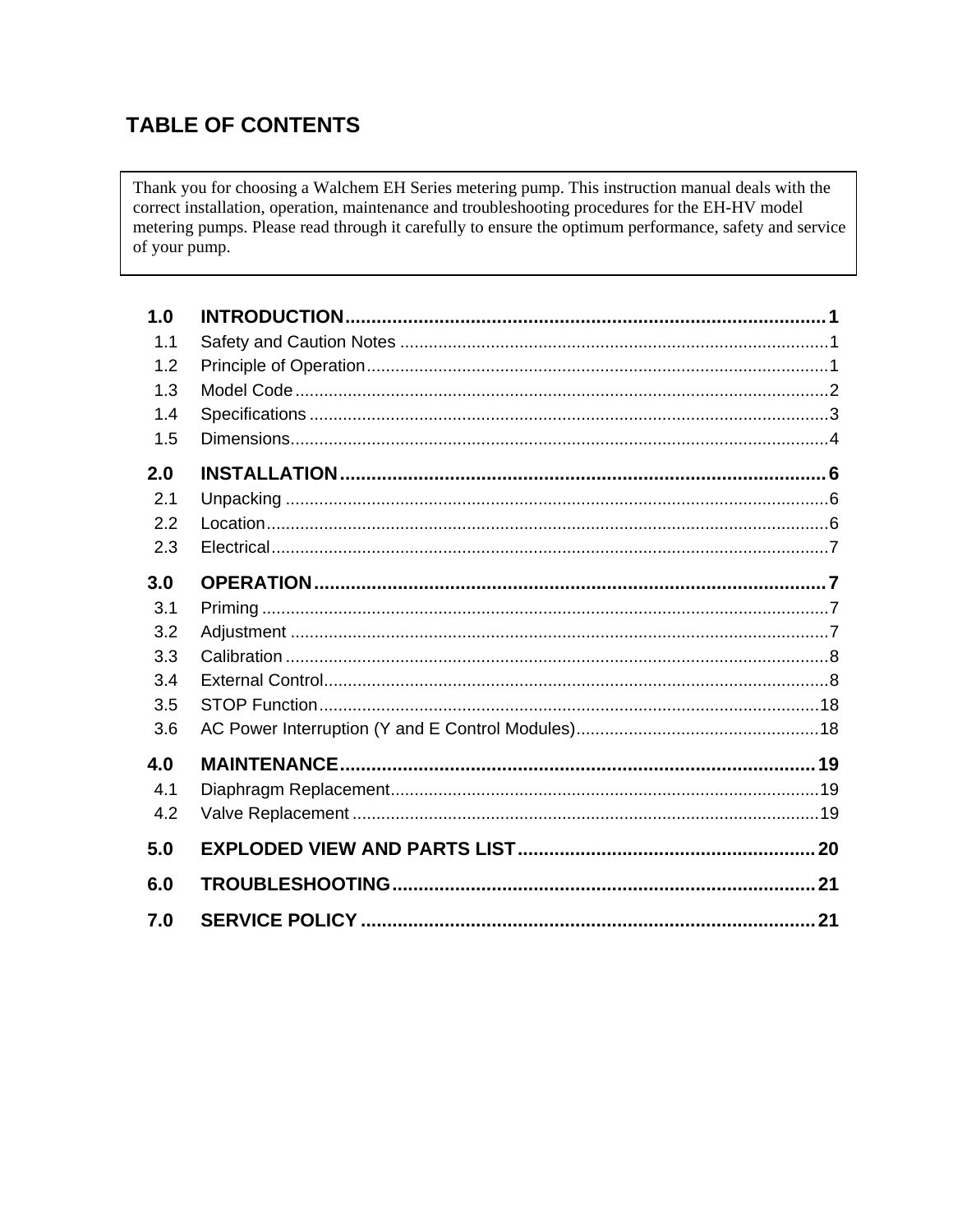# **1.0 INTRODUCTION**

#### **1.1 Safety and Caution Notes**



Always wear protective clothing, eye protection and gloves before working on or near a metering pump. Follow all recommendations of the supplier of the solution being pumped. Refer to the MSDS from the solution supplier for additional precautions.

Walchem EH Series metering pumps should be installed where ambient temperatures do not exceed 122°F (50°C) or do not fall below 32°F (0°C), or where pump or tubing are directly exposed to sunlight.



**WARNING Risk of electrical shock!** This pump is supplied with a grounding conductor and grounding-type attachment plug. To reduce the risk of electrical shock, be certain that it is connected only to a properly grounded, grounding type receptacle with ratings conforming to the data on the pump data plate. Prior to performing any maintenance on a pump, disconnect the pump from the electrical power source.



#### **Plumbing Precautions**

All piping must be securely attached to the fittings prior to starting the pump (see Section 2.2). Always adhere to local plumbing codes and requirements. Be sure that the installation does not constitute a cross connection. Walchem is not responsible for improper installations. Prior to performing any maintenance on a pump, depressurize the discharge tubing.

If you are pumping downhill or into little or no system pressure, a back pressure/antisyphon device must be installed to prevent over-pumping. Contact your Walchem distributor for additional information.



## **Solution Compatibility**

**CAUTION!** This pump has been tested by Underwriters Laboratories Inc. using water only. The suitability of this pump for use with liquids other than water is the responsibility of the user. For liquids other than water, select the best-suited liquid end material combination using a chemical compatibility chart.

#### **1.2 Principle of Operation**

The EH series electronic metering pump consists of a pump unit, a drive unit, and a control unit. The drive unit is an electromagnetic solenoid. When the solenoid coil is energized by the control unit the armature shaft moves forward due to the magnetic force of the solenoid. The shaft is attached to a PTFE faced diaphragm which is part of the pump unit. The diaphragm is forced into the pump head cavity decreasing volume and increasing pressure which forces liquid in the pump head out through the discharge check valves. When the solenoid coil is de-energized, a spring returns the armature to its starting position. This action pulls the diaphragm out of the head cavity increasing volume and decreasing pressure. Atmospheric pressure then pushes liquid from the supply tank through the suction check valves to refill the pump head.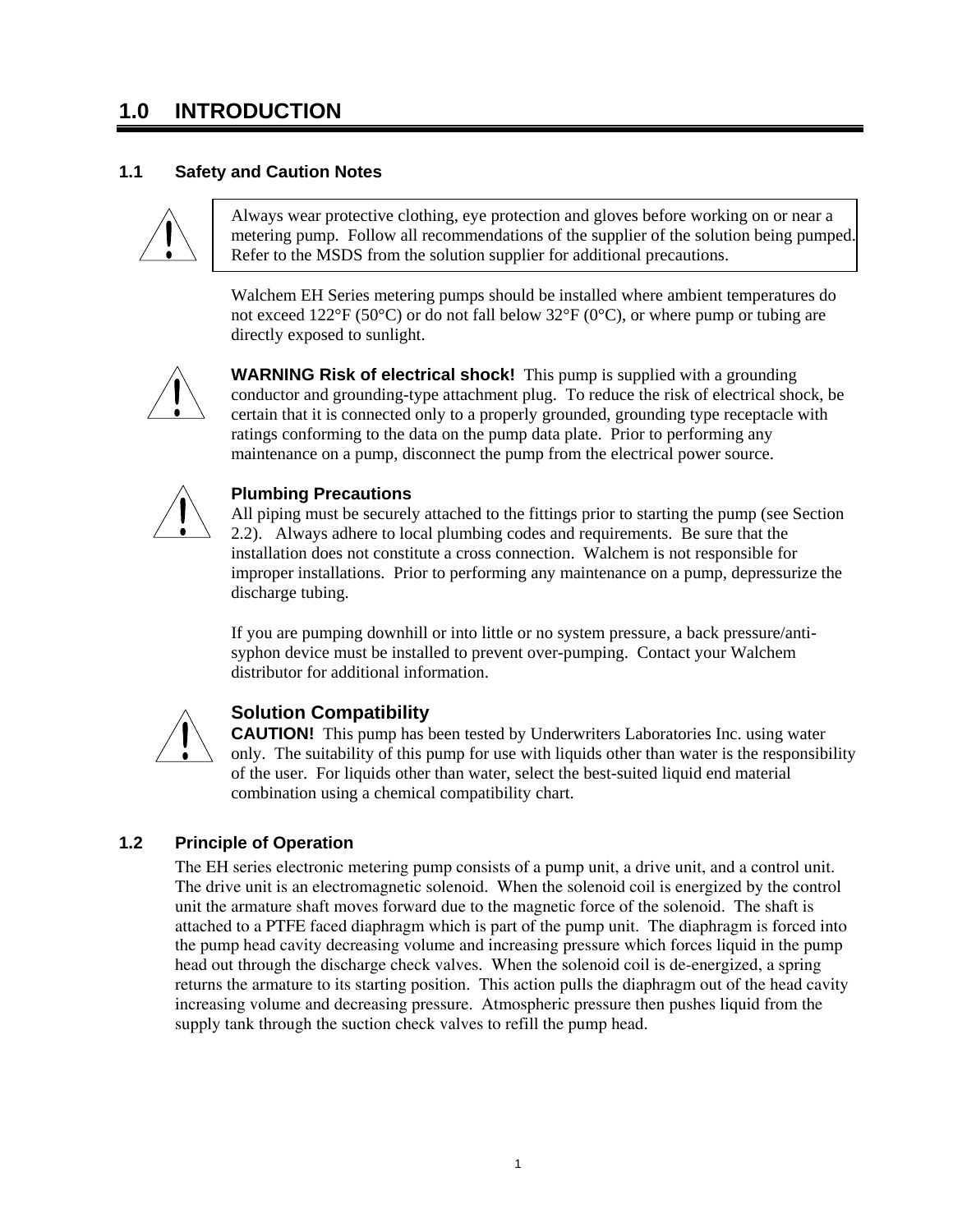#### **1.3 Model Code**



#### **1 Pump Series**

- **EH** Electronic metering pump with external pulse control or manual speed control (adjustable to 240 strokes per minute) and manually adjustable stroke length. (Typical turndown ratio 100:1.)
- **2 Capacity/Pressure Rating** (See Section 1.4 for detailed chart.)

#### **3 Control Module**

- **R** For use on all EHB & EHC models, features external pulse control.
- **Y** For use on all EHB & EHC models, features analog, pulse divide and multiply.
- **E** For use on all EHE models, features analog, pulse divide and multiply.

## **4 Voltage**

- **1** 115 VAC, 50/60 Hz
- **2** 230 VAC, 50/60 Hz

**5 Liquid End HV**

| <b>PVC</b>   | Head and fittings  | <b>PTFE</b> Diaphragm (bonded to EPDM) |
|--------------|--------------------|----------------------------------------|
| CE.          | Valve ball         | <b>FKM</b> Valve seal                  |
| HC.          | 316SS Valve spring | <b>PTFE</b> Gasket                     |
| <b>PCTFE</b> | Valve seat         |                                        |

| CE. | Alumina ceramic                                                    | PCTFE Polychlorotrifluoroethylene |
|-----|--------------------------------------------------------------------|-----------------------------------|
|     | EPDM Ethylene propylene dieni manomer PTFE Polytetrafluoroethylene |                                   |
|     | FKM Fluoroelastomer                                                | PVC Polyvinylchloride             |
| HC. | Hastelloy C276                                                     |                                   |

**6 Options** 

**V** Standard NPT connection with back pressure/anti-syphon valve included.

**BLANK** No option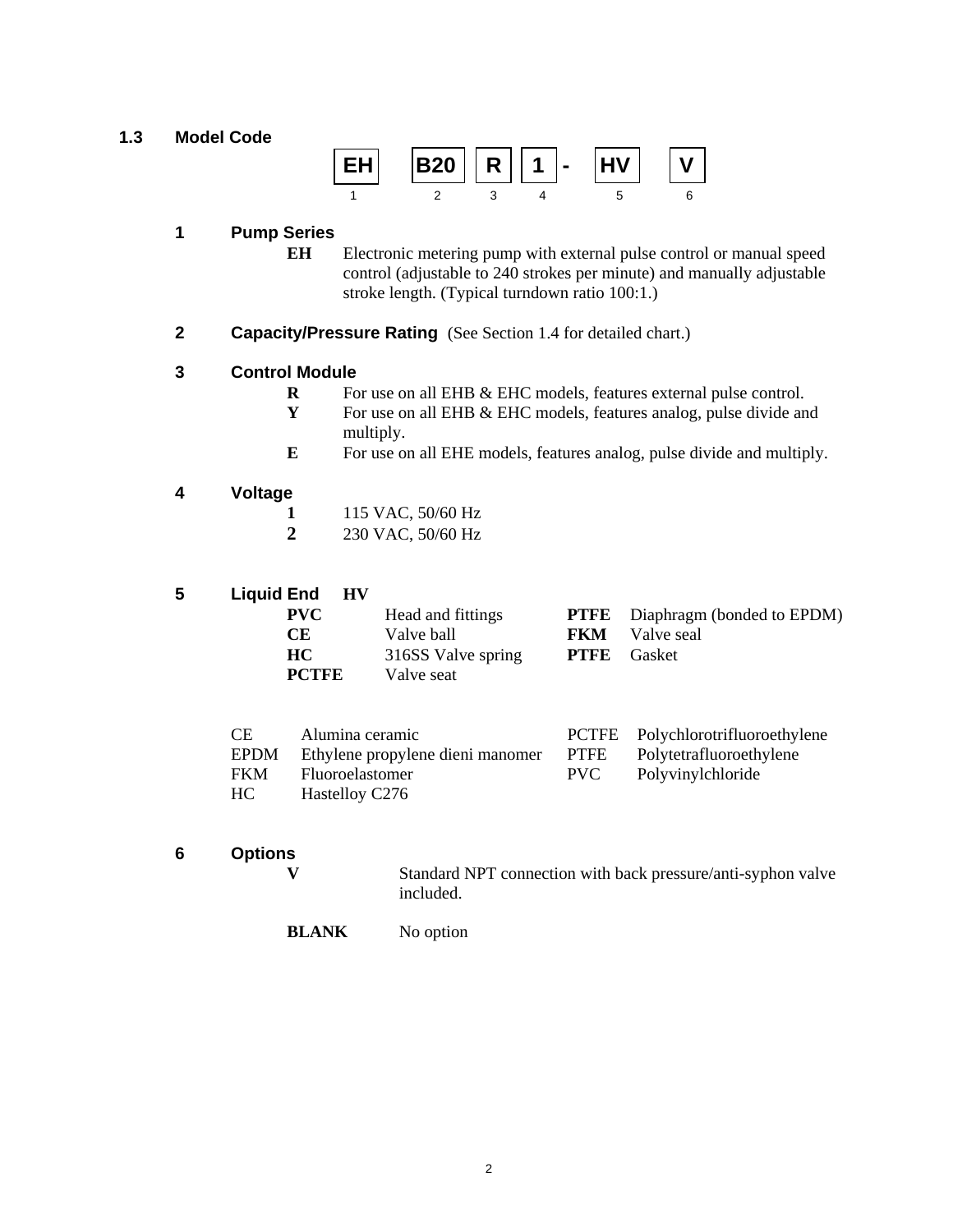## **1.4 Specifications**

| Electrical | 50/60 Hz, single phase |              |              |
|------------|------------------------|--------------|--------------|
| <b>EHB</b> | 115 VAC±10%            | 0.9 Amp max. | 16 watt avg. |
|            | 230 VAC±10%            | 0.3 Amp max. | 16 watt avg. |
| <b>EHC</b> | 115 VAC $\pm$ 10%      | 1.4 Amp max. | 24 watt avg. |
|            | 230 VAC±10%            | 0.5 Amp max. | 24 watt avg. |
| EHE        | 115 VAC±10%            | 1.8 Amp max. | 48 watt avg. |
|            | 230 VAC±10%            | 0.8 Amp max. | 48 watt avg. |

## *Operating Conditions*

| Ambient temperature | 32°F to 122°F (0°C to 50°C) |
|---------------------|-----------------------------|
| Relative humidity   | 30% to 90% non-condensing   |
| Liquid temperature  | 32°F to 104°F (0°C - 40°C)  |

## *Capacity/Pressure Rating*

|                 | Maximum<br><b>Output Capacity</b> |               | Output<br>per Stroke (mL) | Maximum<br>Pressure |            |      |                         |
|-----------------|-----------------------------------|---------------|---------------------------|---------------------|------------|------|-------------------------|
| <b>Size</b>     | (Gal/hr)                          | (mL/mi)<br>n) | Min.                      | Max.                | <b>PSI</b> | MPa  | Connection<br>Size (in) |
| <b>B20</b>      | 1.0                               | 65            | 0.11                      | 0.26                | 50         | 0.35 | $\frac{1}{2}$ " NPT     |
| C <sub>20</sub> | 1.5                               | 95            | 0.16                      | 0.40                | 50         | 0.35 | $\frac{1}{2}$ "NPT      |
| C <sub>30</sub> | 2.0                               | 126           | 0.21                      | 0.52                | 50         | 0.35 | $\frac{1}{2}$ " NPT     |
| E35             | 4.0                               | 252           | 0.21                      | 1.05                | 50         | 0.35 | $\frac{3}{4}$ " NPT     |

## *Adjustment Range*

 Recommended stroke length adjustment range EHB, EHC 40% to 100% EHE 20% to 100%

 Frequency adjustment range 0 to 240 strokes per minute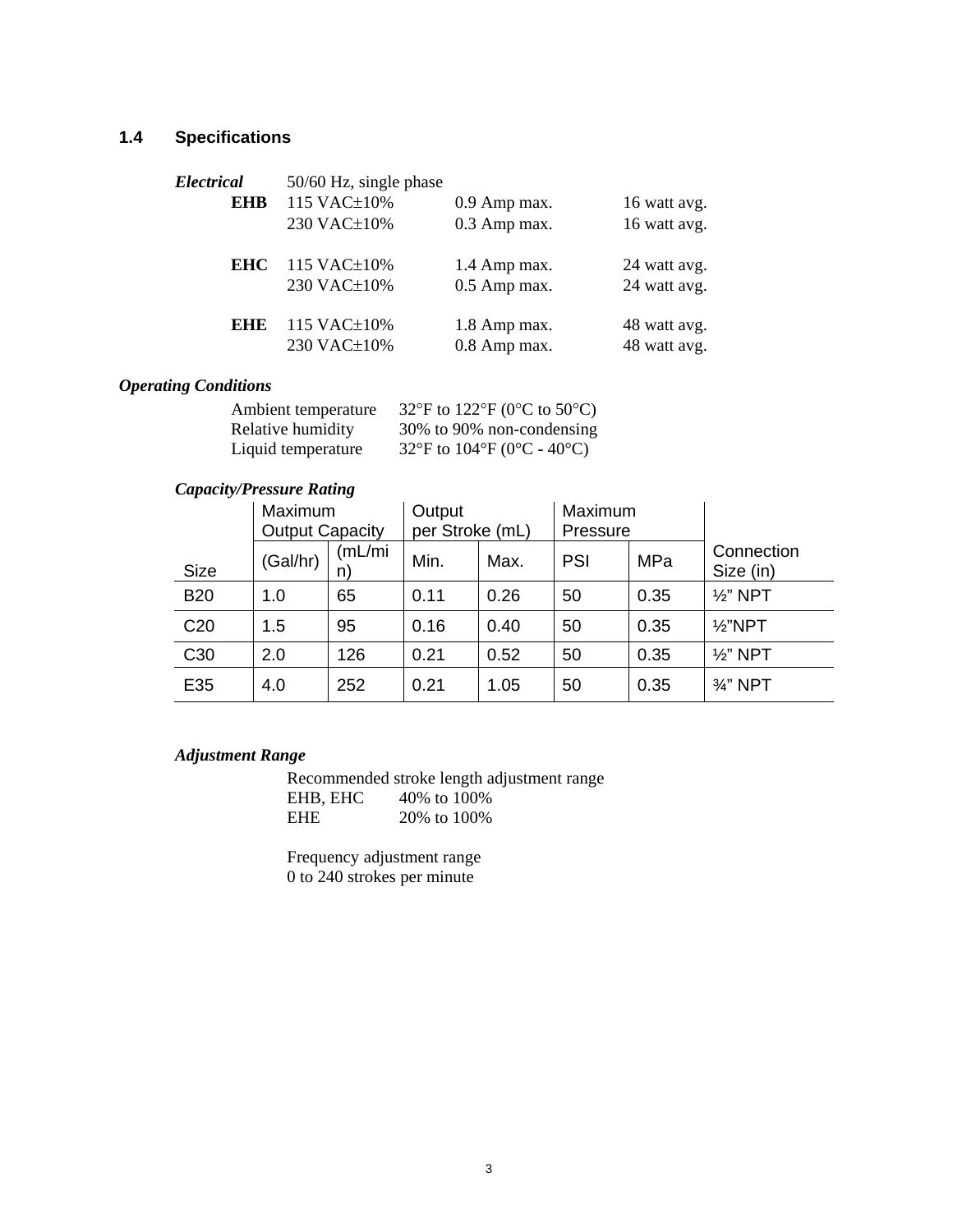## **1.5 Dimensions**

EHB20 Model shown for reference





| Model      |    |                                               |                          | A    | B    | С    | D    | Е    | F    | G    | H    | J    |              | P&Q                 | W    |
|------------|----|-----------------------------------------------|--------------------------|------|------|------|------|------|------|------|------|------|--------------|---------------------|------|
| <b>EHB</b> | 20 | R <sub>1</sub><br>R <sub>2</sub>              | ٠                        |      | 1.56 | 0.83 | 3.54 | 0.71 | 0.20 | 6.59 | 6.93 |      | 7.10<br>7.47 | $\frac{1}{2}$ " NPT | 3.94 |
|            |    | Y1<br><b>Y2</b>                               | HV                       | 2.64 |      |      |      |      |      |      | 7.56 | 0.49 |              |                     |      |
|            | 20 | R <sub>1</sub><br>R <sub>2</sub>              | $\overline{\phantom{a}}$ | 3.82 | 1.41 | 0.67 | 3.94 | 0.71 | 0.20 | 6.99 | 7.46 | 0.89 | 7.96<br>8.33 | $\frac{1}{2}$ " NPT | 4.57 |
| <b>EHC</b> |    | Y1<br>Y2                                      | HV                       |      |      |      |      |      |      |      | 7.95 |      |              |                     |      |
| <b>EHC</b> |    | R <sub>1</sub><br>R <sub>2</sub>              | ٠                        |      |      |      | 3.94 | 0.71 | 0.20 | 7.32 | 7.46 | 0.55 | 7.96         | $\frac{1}{2}$ " NPT | 4.57 |
|            | 30 | 0.67<br>3.82<br>1.41<br><b>HV</b><br>Y1<br>Y2 |                          |      |      |      | 7.95 |      | 8.33 |      |      |      |              |                     |      |

All dimensions in inches

| <b>Mounting Dimensions</b> |      |      |      |      |      |      |
|----------------------------|------|------|------|------|------|------|
| <b>EHB</b> all variations  | 3.46 | 0.28 | 0.65 | 0.37 | 0.91 | 0.24 |
| <b>EHC all variations</b>  | 3.94 | 0.28 | 0.67 | 0.39 | 1.81 | 0.24 |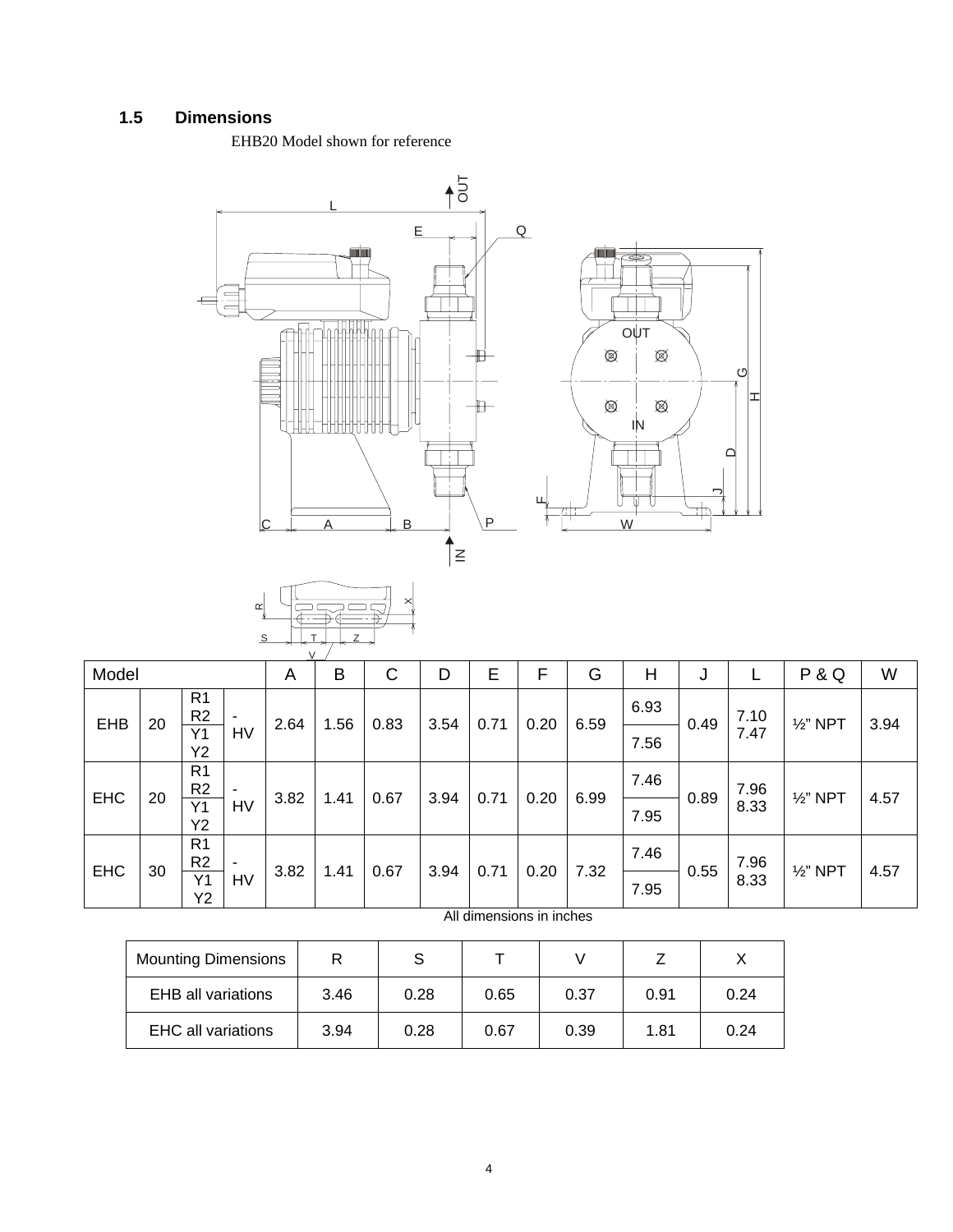#### EHE35 Model Shown for reference



Note: The stroke length knob on EHE pumps can be forced past 100%. This will cause damage to the pump and will void the warranty.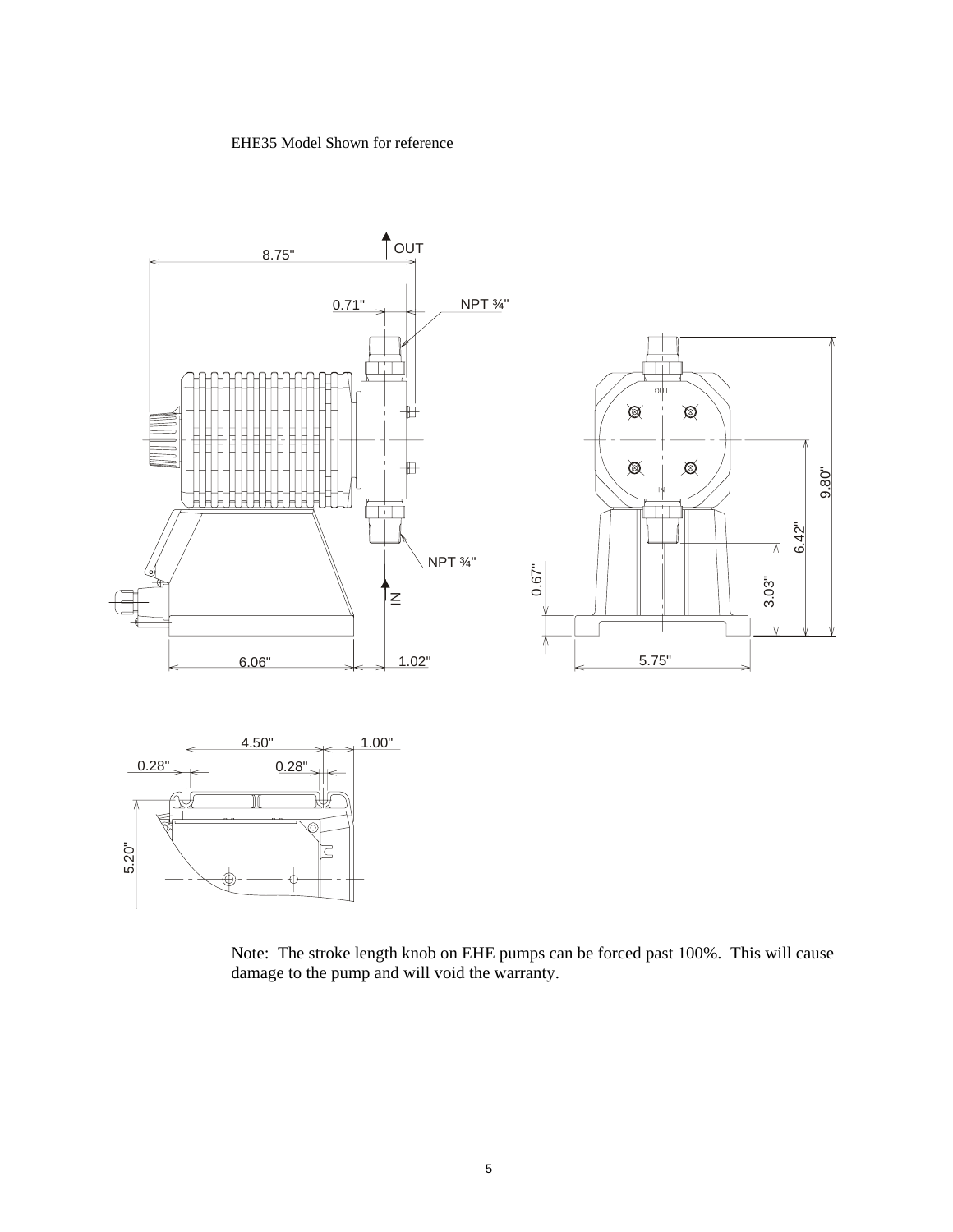# **2.0 INSTALLATION**

 $\overline{a}$ 

## **2.1 Unpacking**

Open the shipping carton and inspect contents for damage. If any items are missing or damaged contact your local distributor to arrange for replacement.



**Caution:** Head bolts may have loosened during storage or shipment. Be sure to check and tighten to 19 lb-in torque, if necessary.

Do not handle or move the pumps using the Control Module only. The pump should be supported by the base or drive unit during handling.

#### **2.2 Location**

Choose a location for the pump which is clean, dry, close to an electrical outlet, and allows convenient access to stroke length control, frequency control, and pipe connections. Avoid areas where ambient temperature exceeds 122 $\rm{^{\circ}C}$  (50 $\rm{^{\circ}C}$ ) or falls below 32 $\rm{^{\circ}F}$  (0 $\rm{^{\circ}C}$ ), or where the pump or tubing would be exposed to direct sunlight.

This pump is cord connected and not intended for permanent mounting to a building structure. However, temporary mounting to stabilize the pump during operation may be necessary as long as tools are not required for the installation or removal of the pump.

The EH-HV Series pumps require a flooded suction or pre-primed condition before operation. Flooded suction (mounting the pump below the level of liquid in the supply tank) is recommended for proper operation of high viscosity pumps. (See Figure 1) These pumps are not designed to be self-priming.

The pump is supplied with  $\frac{1}{2}$ " or  $\frac{3}{4}$ " (depending on model) NPT male suction and discharge connections. Mount the pump close to the supply tank and arrange the suction piping to be as short and straight as possible. Avoid piping installations where air may become trapped in the suction piping.

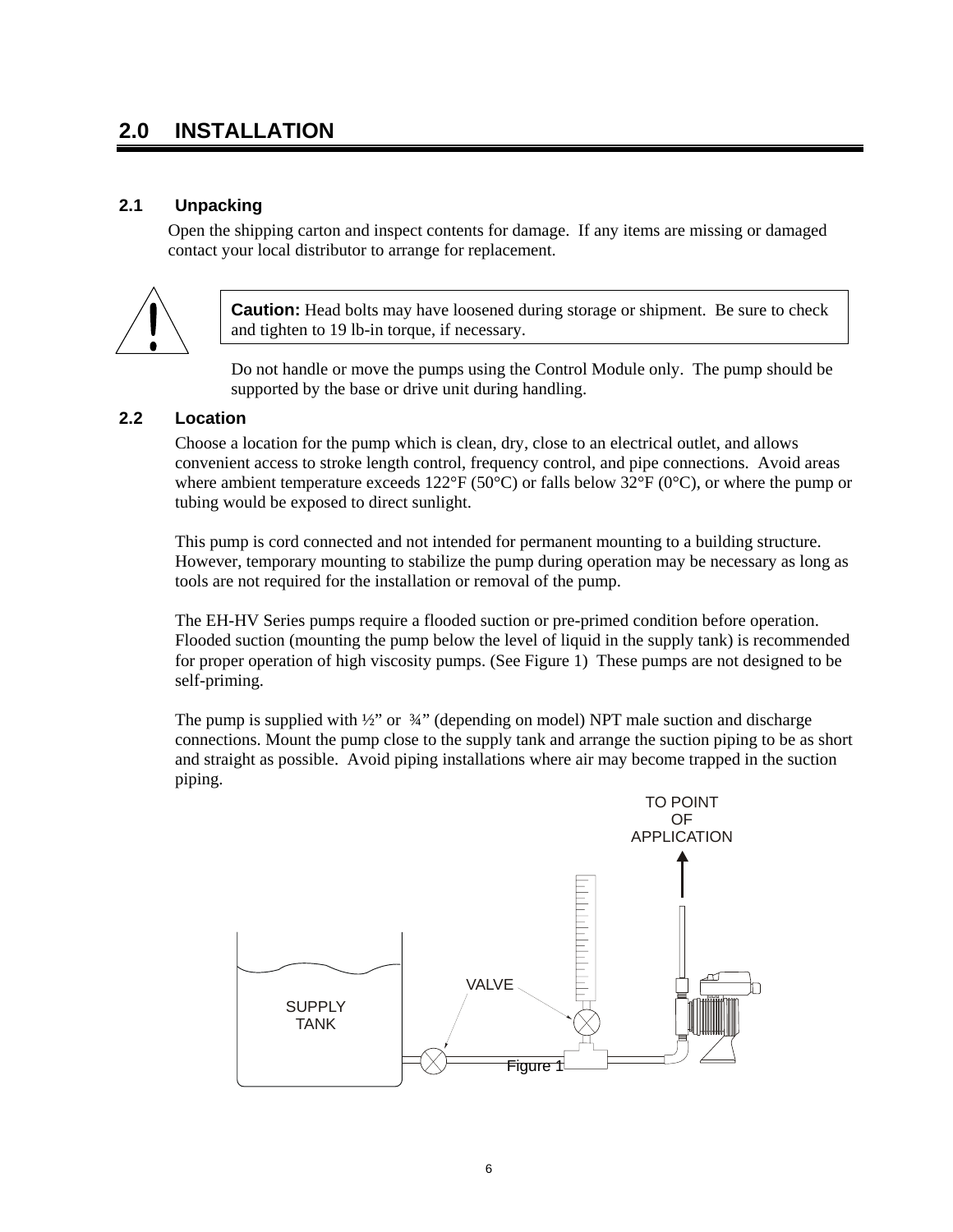#### **2.3 Electrical**

**WARNING! Risk of electrical shock!** This pump is supplied with a grounding conductor and grounding-type attachment plug. To reduce the risk of electrical shock, be certain that it is connected only to a properly grounded, grounding type receptacle.

Connect the pump power cord to a **GROUNDED** outlet supplying proper voltage. Avoid branch circuits that also supply power to heavy machinery or other equipment that could generate electrical interference.

## **3.0 OPERATION**

#### **3.1 Priming**

Install the pump as described above. With the pump turned on, set stroke length at 100% and frequency at 50%. Liquid should move through the suction piping and into the pump head.

If the pump does not begin moving liquid, remove the check valve housing on discharge  $\&$  suction sides to make sure valve cartridges and gaskets are in correct positions (see section 4.2 for correct orientation).

#### **3.2 Adjustment**

#### **A. Pumps using the 'R' Control Module**

The pump will operate best with the stroke length at 100%. If less than full output is required, set the frequency to the approximate percentage of maximum desired.

Example: Model EHC20R1-HV has maximum output of 1.5 GPH. Desired output is 1.2 GPH.  $1.2 \div 1.5 = 0.8$  or 80%, so set frequency knob at 80.

For outputs less than 10% of maximum, it may also be necessary to reduce the stroke length. (Minimum recommended stroke length is 40% for EHB and EHC)

#### **B. Pumps using the 'Y' and 'E' Control Modules**

The pump will operate best with the stroke length at 100%. If less than full output is required, set the frequency to the desired strokes per minute using the UP and DOWN arrow keys.

Example: Model EHE35E1-HV has maximum output of 4.0 GPH. Desired output is 3.0 GPH.  $3.0 \div 4.0 = 0.75$  or 75%, 75% of 240 is 180. Set spm to 180 by pushing the UP or DOWN arrow key.

For very low outputs it will be necessary to also reduce the stroke length. (Minimum recommended stroke length is 40% for EHB and EHC, 20% for EHE)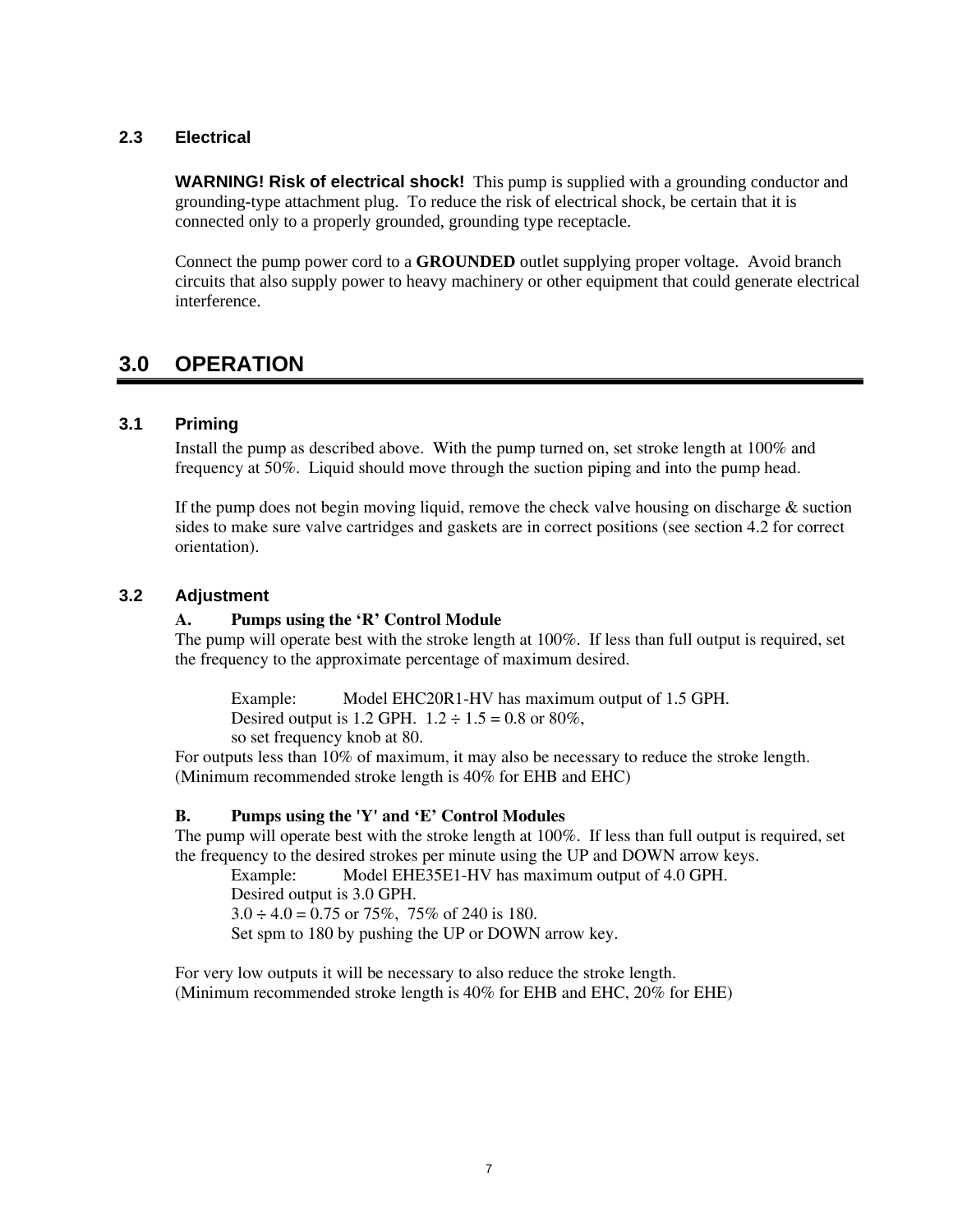#### **3.3 Calibration**

If exact output calibration is required, first prime and adjust the pump as above. Then connect a calibration column to the suction side of the pump. Turn the pump on for one minute and read the amount of liquid pumped from the column. Adjust the frequency up or down as necessary and check the output again. When the desired output is reached, disconnect the calibration column and reconnect the suction piping. (See Figure 2.)



#### **3.4 External Control**

#### **A. Pumps using the 'R' Control Module**

For pulse proportional external control of pump frequency, connect the control signal leads to terminals 4 (positive) and 6 (common) inside the control module. The input signal should not exceed 240 pulses per minute. The control signal can be a contact closure switch or solid state device, however, the external circuit should be capable of switching 10 VDC at 2 mA with a pulse width of 10 ms to 100 ms. (See Figure 3.)

In order for the pump to operate properly in External Mode, the frequency knob must be set fully counter clockwise so it points to the "E". (See Figure 4.)

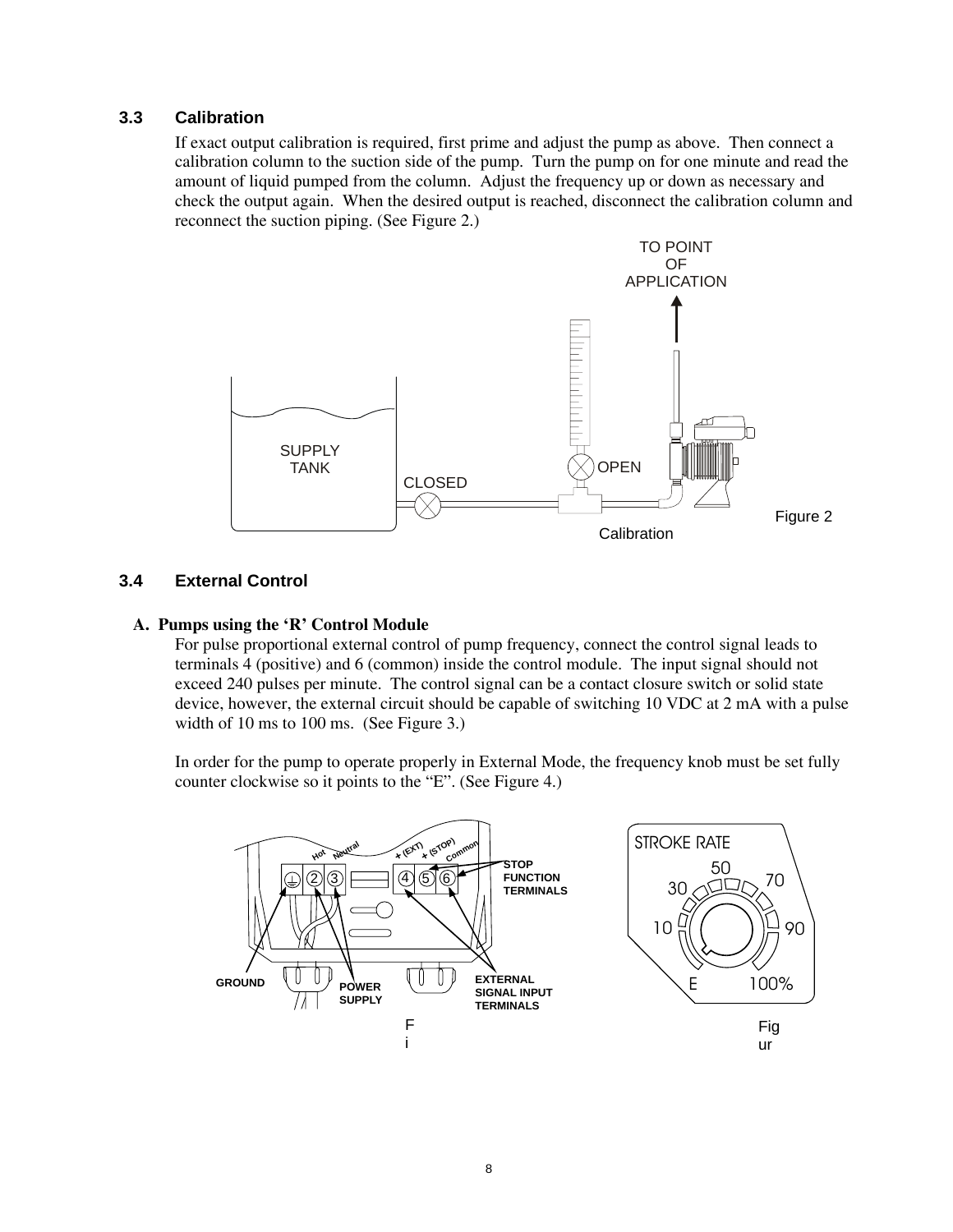#### **B. Pumps using the 'Y' Control Module**

The EH-Y Series is able to operate in both digital and analog external modes. An external stop function is also available.

#### *Display/Keypad Overview*



Figure 5 Input Wiring



**STOP** indicator. Visible when the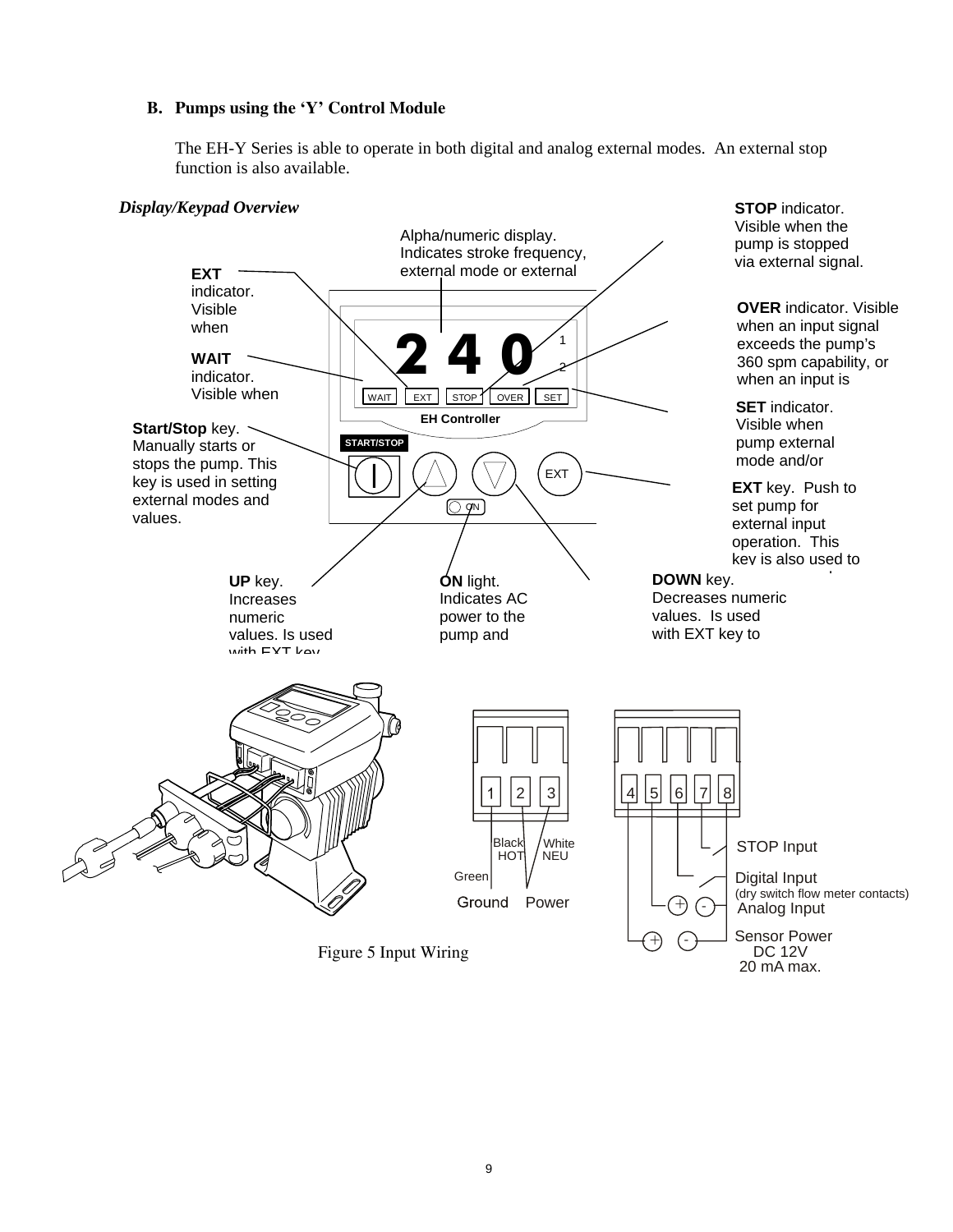## **EH-Y Quick Reference Guide**

|                                      | S/S                                     | <b>EXT</b><br>Start/Stop Key<br><b>External Key</b>                       |  |  |  |
|--------------------------------------|-----------------------------------------|---------------------------------------------------------------------------|--|--|--|
| FROM:                                | PRESS:                                  | TO:                                                                       |  |  |  |
|                                      | S/S                                     | Run in manual mode                                                        |  |  |  |
| <b>WAIT MODE</b>                     | ▼                                       | Decrease frequency (1 to 360 SPM)                                         |  |  |  |
|                                      | A                                       | Increase frequency (1 to 360 SPM)                                         |  |  |  |
|                                      | <b>EXT</b>                              | $EXT$ ternal mode<br>Run in                                               |  |  |  |
|                                      | <b>EXT</b><br>$\ddot{}$                 | <b>SET</b><br>external mode                                               |  |  |  |
|                                      | <b>EXT</b><br>$\blacktriangledown$<br>+ | <b>SET</b><br>external values                                             |  |  |  |
| <b>RUNNING IN</b>                    | ▲                                       | Decrease frequency (1 to 360 SPM)                                         |  |  |  |
| <b>MANUAL MODE</b>                   | ▼                                       | Increase frequency (1 to 360 SPM)                                         |  |  |  |
|                                      | S/S                                     | Return to <b>WAT</b> and stop pump operation                              |  |  |  |
| RUNNING IN EXT MODE                  | S/S                                     | Return to <b>WAT</b> and stop pump operation                              |  |  |  |
| <b>SET</b><br><b>EXTERNAL MODE</b>   | ▲<br>OR $\triangledown$                 | Toggles between DIG (multiply or divide) and<br>ANA (milliamp input)      |  |  |  |
|                                      | S/S                                     | Accept data and return to <b>WAT</b> mode                                 |  |  |  |
| <b>EXTERNAL VALUES</b><br><b>SET</b> |                                         |                                                                           |  |  |  |
| <b>DIG</b>                           | <b>EXT</b>                              | Select '/' (divide) or 'X' (multiply                                      |  |  |  |
|                                      | A                                       | Increase value (1 to 999)                                                 |  |  |  |
|                                      | ▼                                       | Decrease value (1 to 999)                                                 |  |  |  |
|                                      | S/S                                     | Accept data and return to WAIT mode                                       |  |  |  |
| <b>ANA</b>                           | <b>EXT</b>                              | Scroll through the following selections:<br>Analog signal level (point 1) |  |  |  |
|                                      |                                         | <b>Pump speed (point 1)</b><br>Analog signal level (point 2)              |  |  |  |
|                                      |                                         | <b>Pump speed (point 2)</b>                                               |  |  |  |
|                                      | $\blacktriangle$                        | Increase value (A from 0.00 to 20.0mA)<br>(P from 0 to 360 SPM)           |  |  |  |
|                                      | <b>WAIT</b><br>v                        | Decrease value (A and P)                                                  |  |  |  |
| S/S                                  | S/S<br>$\frac{1}{3}$<br>S/S<br>EXT      | <b>WAIT</b> FISPS<br>EXTI <sup>4</sup> Alcorator data and returning       |  |  |  |
| Increase Decrease                    |                                         |                                                                           |  |  |  |
| Pump Speed<br><b>RUN</b><br>MANUAL   | <b>RUN</b><br><b>EXTERNAL</b>           | SET EXTERNAL<br><b>SET EXTERNAL</b><br><b>MODE</b><br><b>VALUES</b>       |  |  |  |
|                                      |                                         | DIG:<br>ANA:                                                              |  |  |  |
| Incr<br>Pump Speed                   | Decr                                    | EXT)<br>EXT<br><b>ANA</b><br>DIG<br>to scroll thru<br>toggles             |  |  |  |
|                                      |                                         | between<br>A1, P1, A2, P2<br>X, /                                         |  |  |  |
|                                      |                                         | Incr Decr                                                                 |  |  |  |
|                                      |                                         | Numeric Value                                                             |  |  |  |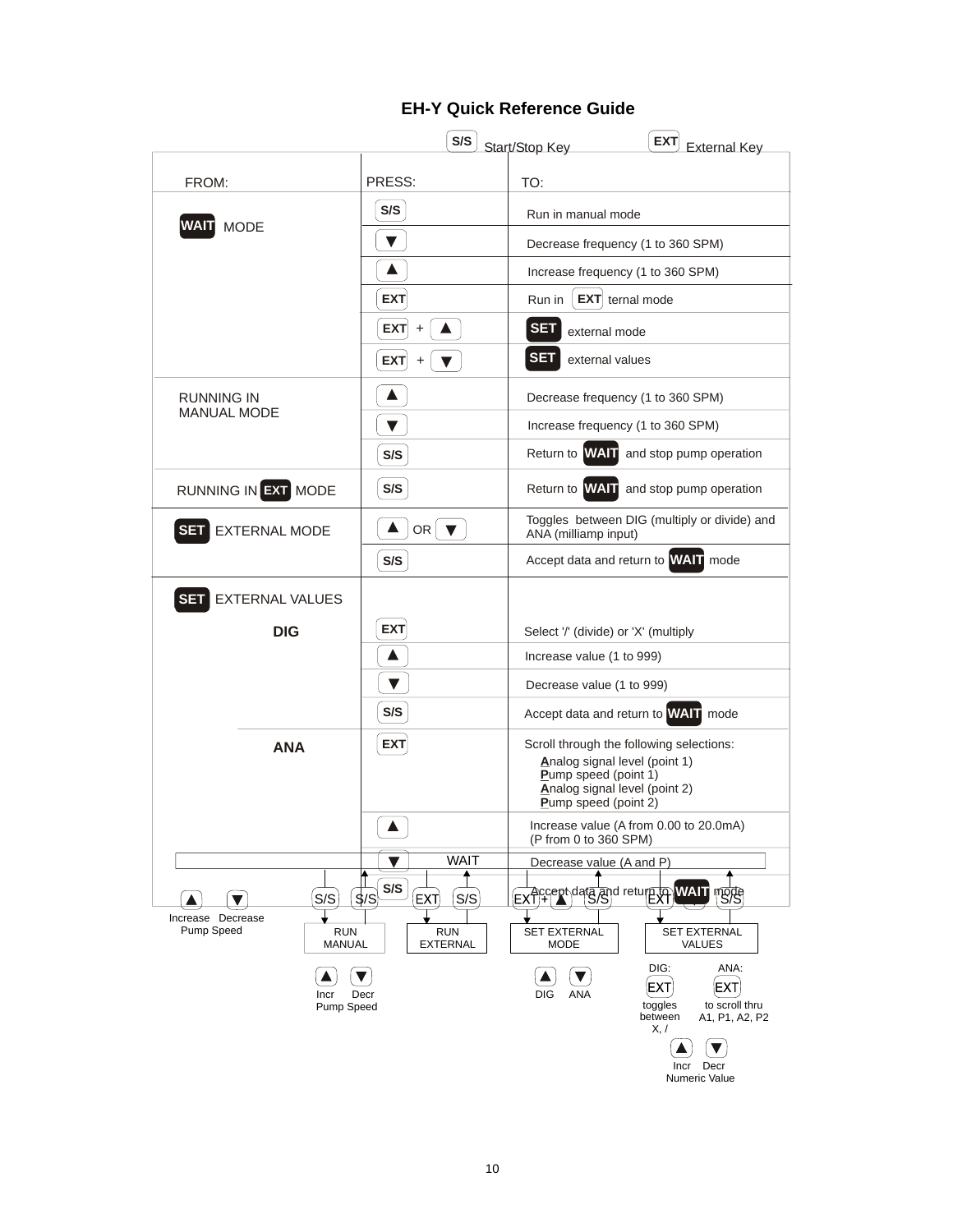#### **C. Pumps using the 'E' Control Module**

The EHE Series is able to operate in both digital and analog external modes. An external stop function is also available.

## *Display/Keypad Overview*

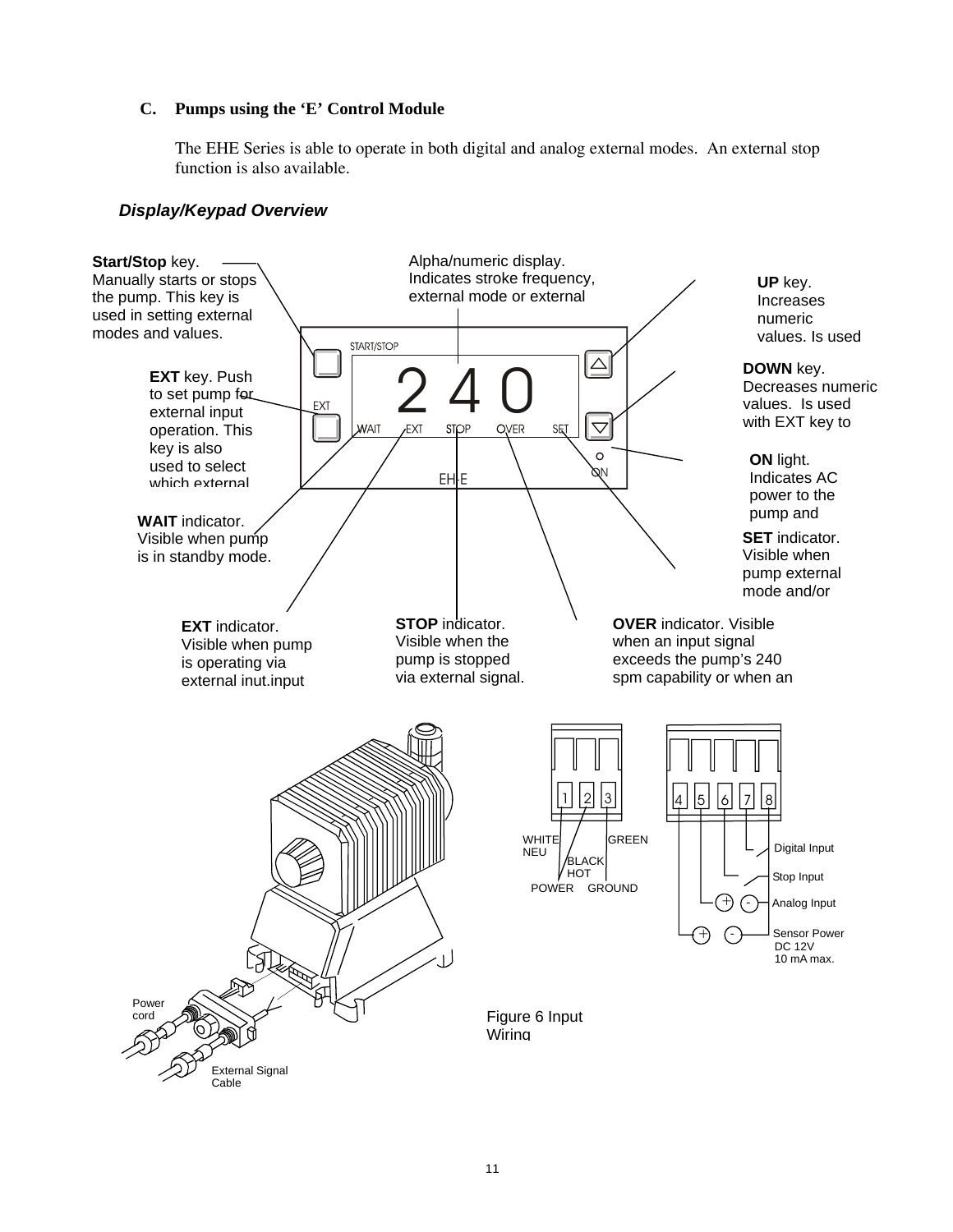

#### **EH-E Quick Reference Guide**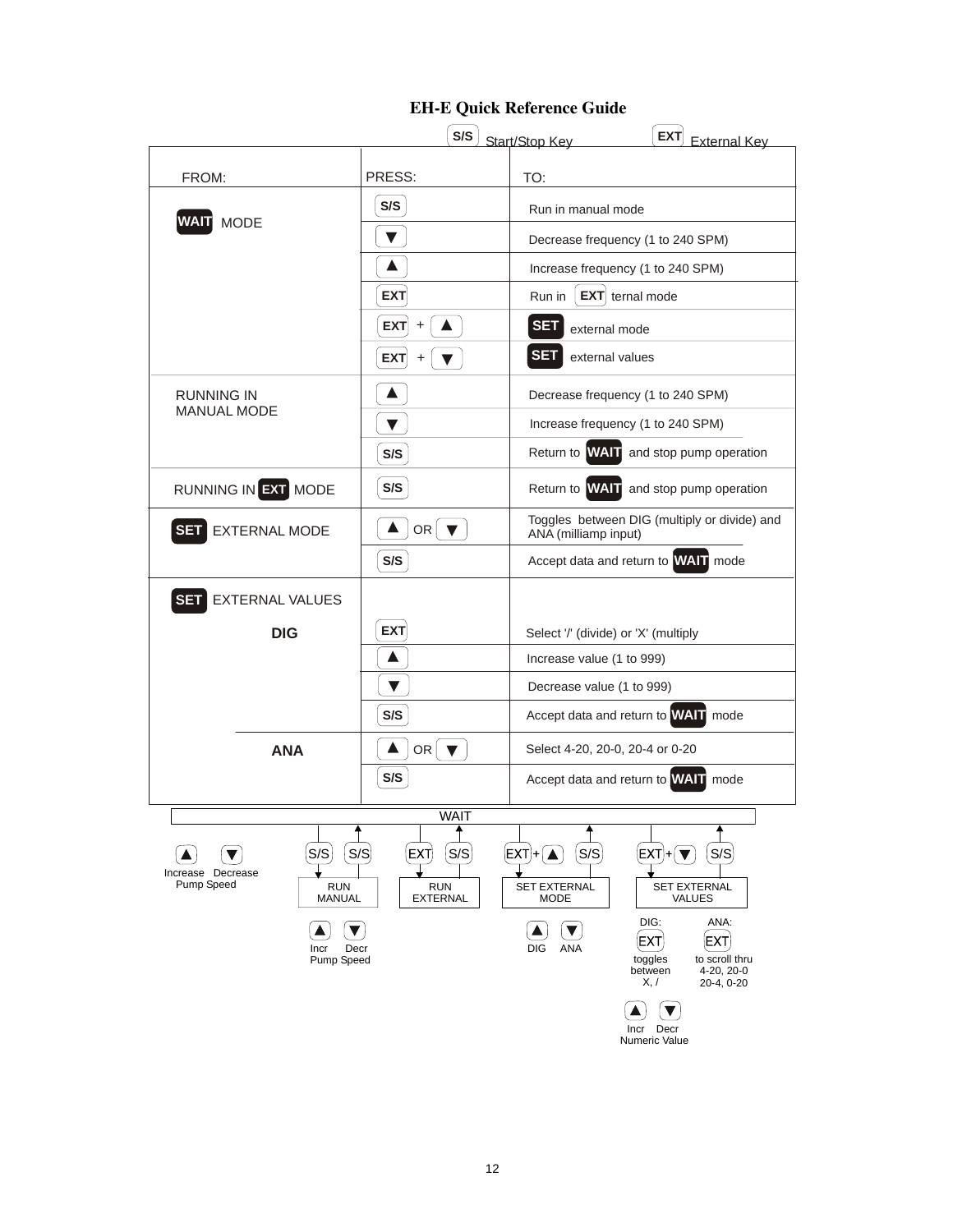#### *Digital Mode of Y and E Control Modules*

In digital mode, the pump accepts a pulse signal from a flowmeter or other instrument. The pump can be set to divide pulses by a factor of 1 to 999; or in multiply mode, 1 input pulse can produce 1 to 999 pump strokes. Minimum pulse width is 50 mS on the Y-Control Module and 10 mS on the E-Control Module.

#### **Connecting a digital input device**

Disconnect AC power to the pump. Remove the four screws from the terminal block cover and remove the cover. Remove the cord nut and bushing from the terminal block cover. Remove the terminal block from the connector. Slide the nut and bushing over the external control cable and insert the cable through the terminal block cover. Strip 1/4" insulation from conductors and connect as shown below.



#### **Sensor Power**

The control circuit of the Y Module has the ability to provide 12 VDC at up to 10 mA and the E Module has the ability to provide 12 VDC at up to 10 mA to power a Hall effect sensor or similar device.

Connect the sensor power leads to terminal 4 (positive) and terminal 8 (negative) of the terminal block.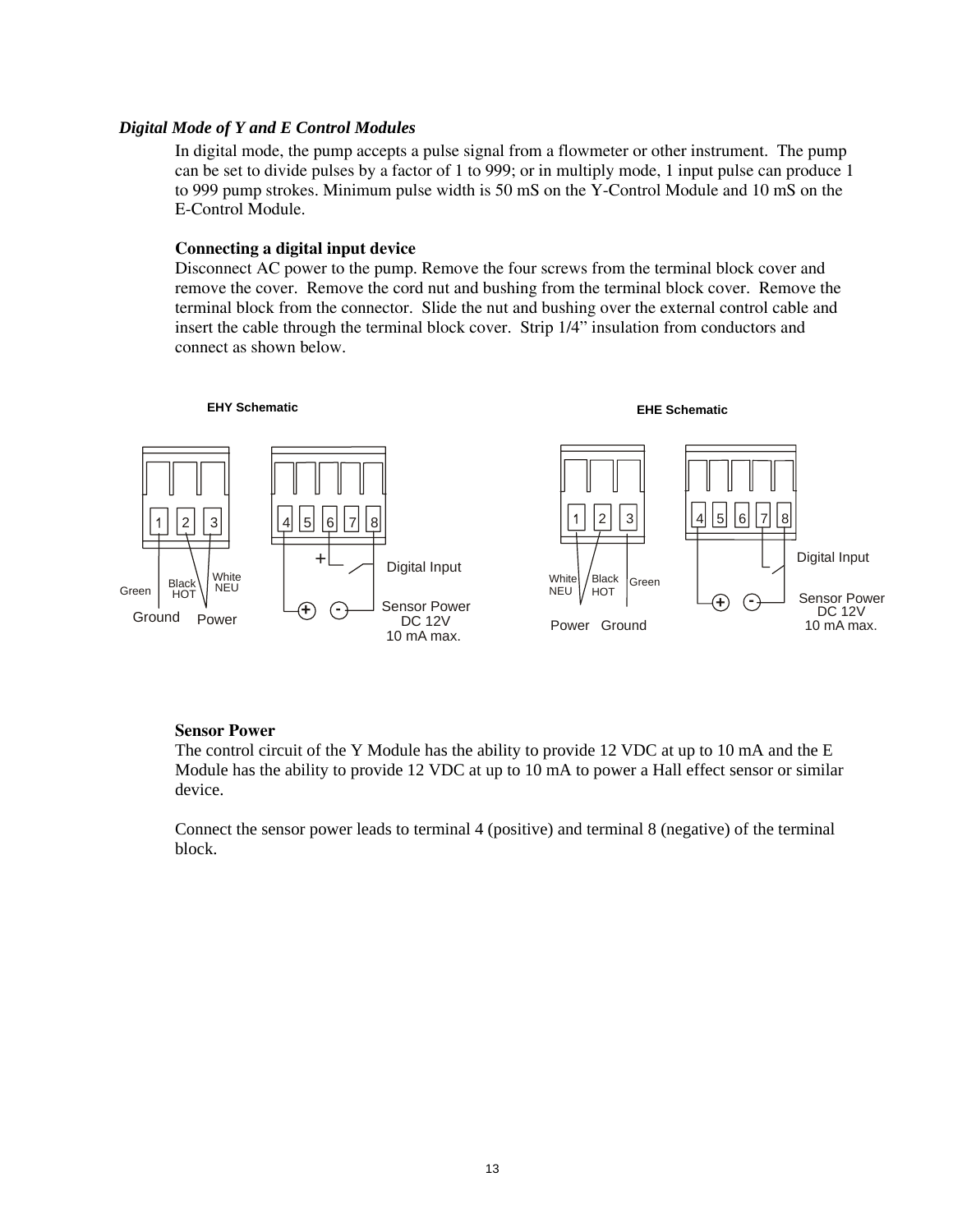#### **Settings**

Start with pump in the **WAIT** state. If it is not currently in wait, press **START/STOP** once. Press  $\triangle$  and **EXT** simultaneously.

The **SET** indicator is highlighted and DIG (digital) or ANA (analog) will be displayed.

1. Set it to digital mode

If DIG is displayed, press **START/STOP** to accept that mode. You will be returned to the **WAIT** state.

If ANA is displayed, press the  $\triangle$  button to change to **DIG** and then press **START/STOP** to enter that choice.

You will be returned to the **WAIT** state.

2. Set multiply or divide

To set values for digital operation, press **EXT** and  $\blacktriangledown$  simultaneously. The display will show / or X and a number. Now pressing the **EXT** button will alternate between X (multiply) and / (divide).

3. Set the value

 $\blacktriangle$  or  $\nabla$  will increase or decrease the multiplier or divider. Pressing a button once will change the value by one. Holding a button down will continuously increment or decrement the value, slowly at first, then rapidly. Press **START/STOP** to accept values and return to **WAIT**.

Press **EXT** to operate the pump in external mode. The pump will now respond to the incoming pulse signal. The stroke length can be adjusted manually to set the volume pumped per stroke.

| Input<br>Pulses from<br>instrument | EXAMPLE: Multiply by 5 Display = $X005$ |
|------------------------------------|-----------------------------------------|
| Output<br>Pump strokes             |                                         |

| Input                     | EXAMPLE: Divide by 5 Display = /005 |
|---------------------------|-------------------------------------|
| Pulses from<br>instrument |                                     |
| Output<br>Pump strokes    |                                     |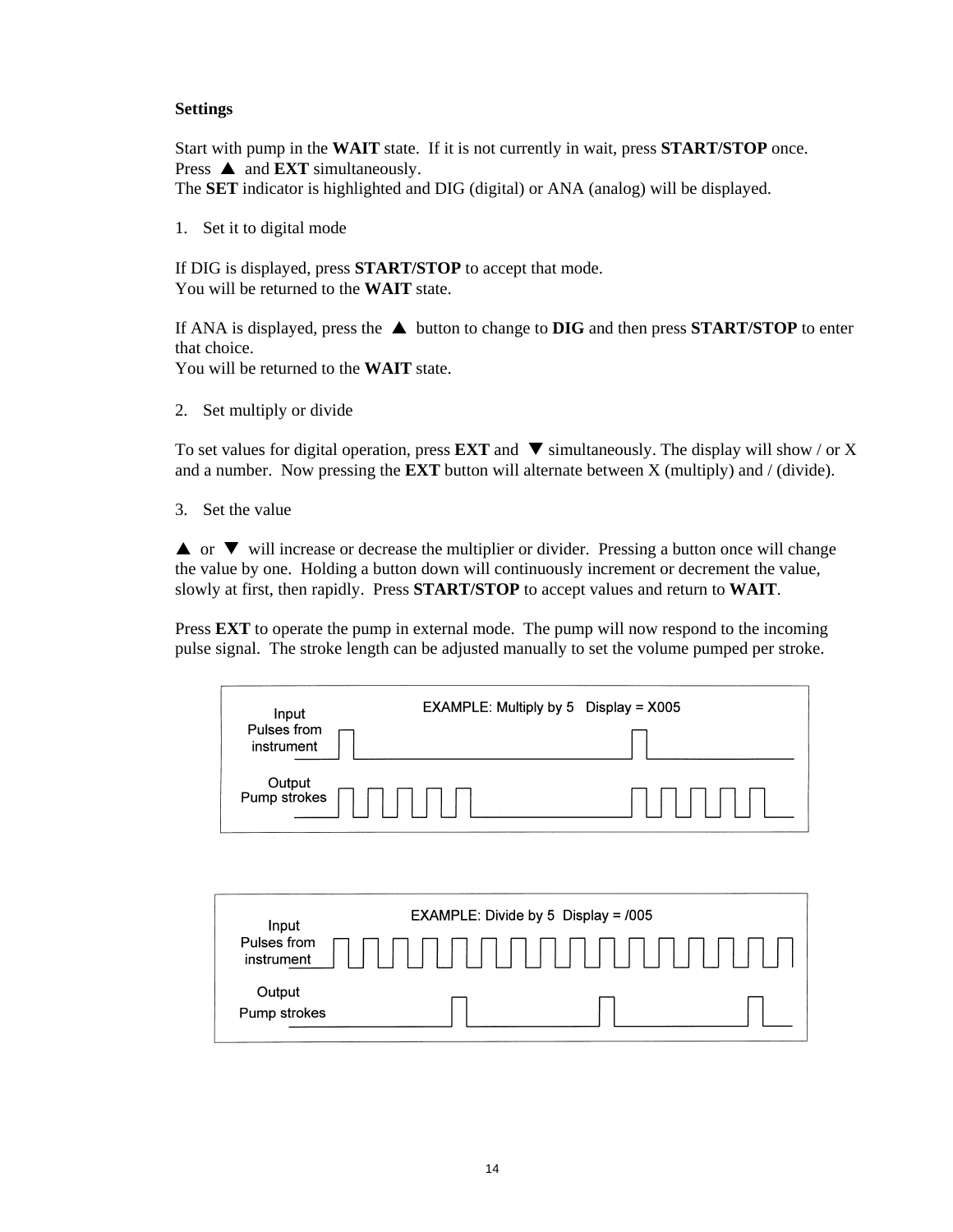#### *Analog Mode of Y and E Control Modules*

In analog mode the pump will accept a milliamp signal and produce a pump speed proportional to the signal level received. The input resistance is 250  $\Omega$ . The pump's response can be fine-tuned by variable set points to meet system requirements.



**Caution:** Open loop signal voltage must not exceed 25 VDC. If the signal voltage is greater than 25 VDC, power down the signal source prior to connection and any open loop condition.

#### **Connecting an analog signal device**

Disconnect AC power to the pump. Remove the four screws from the terminal block cover and remove the cover. Remove the cord nut and bushing from the terminal block cover. Remove the terminal block from the connector. Slide the nut and bushing over the external control cable and insert the cable through the terminal block cover. Strip 1/4" insulation from conductors and connect the positive side to terminal 5 and the negative side to terminal 8. (See schematics below.)

#### **EHY Schematic EHE Schematic**

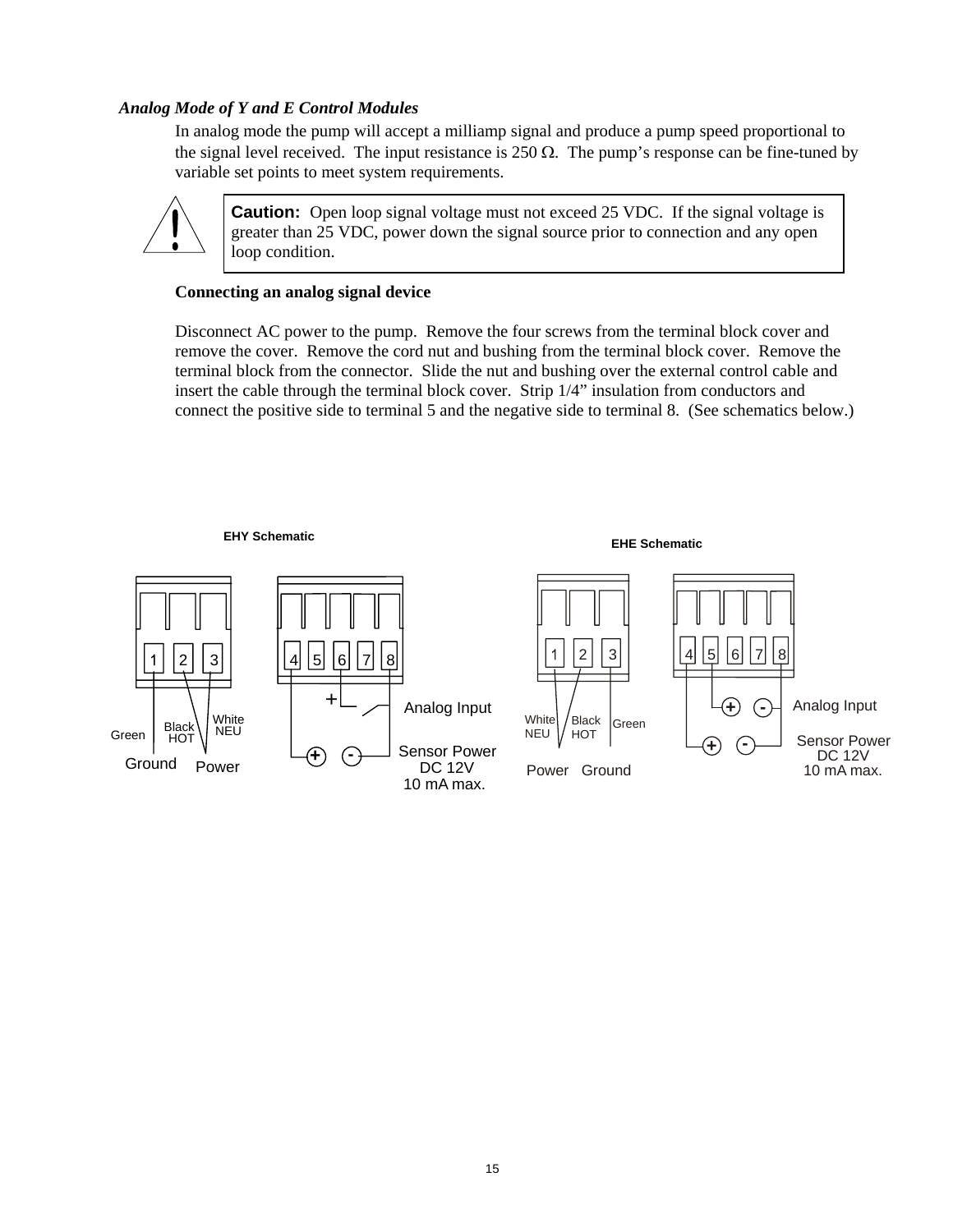#### **Settings**

Start with pump in the **WAIT** state. If it is not currently in wait, press **START/STOP** once.

1. Set analog mode

Press  $\triangle$  and **EXT** simultaneously.

The **SET** indicator is highlighted and DIG (digital) or ANA (analog) will be displayed.

If ANA is displayed, press **START/STOP** to accept that mode. You will be returned to the **WAIT** state.

If DIG is displayed, press the T button to change to ANA and then press **START/STOP** to enter that choice. You will be returned to the **WAIT** state.

#### 2. Set values

#### *For Y Control Module*

To set values for analog operation, press **EXT** and ▼ simultaneously. The display will show A04.0 (or some value between 00.0 and 20.0 mA) with the point 1 indicator highlighted. Press  $\triangle$  or  $\nabla$ to adjust the value to the desired analog signal level for point 1.

Press **EXT** to display the pump speed for point 1. The display will show P0 (or some value between 0 and 360 spm) with the point 1 indicator highlighted. Press  $\triangle$  or  $\nabla$  to adjust the value to the desired pump speed for point 1.

Press EXT again to display the analog signal level for point 2, which can be adjusted as for point 1. Pressing EXT a third time will display the pump speed for point 2m which can be adjusted as for point 1.

Continued pressing of EXT key will scroll through the above four parameters for review or adjustment. When settings are as desired, press **START/STOP** to accept the new values and return to **WAIT**.

Press **EXT** to operate the pump in external mode. The pump speed will now be determined by the level of the milliamp signal as shown in the graph. The stroke length can be adjusted manually to set the volume pumped per stroke.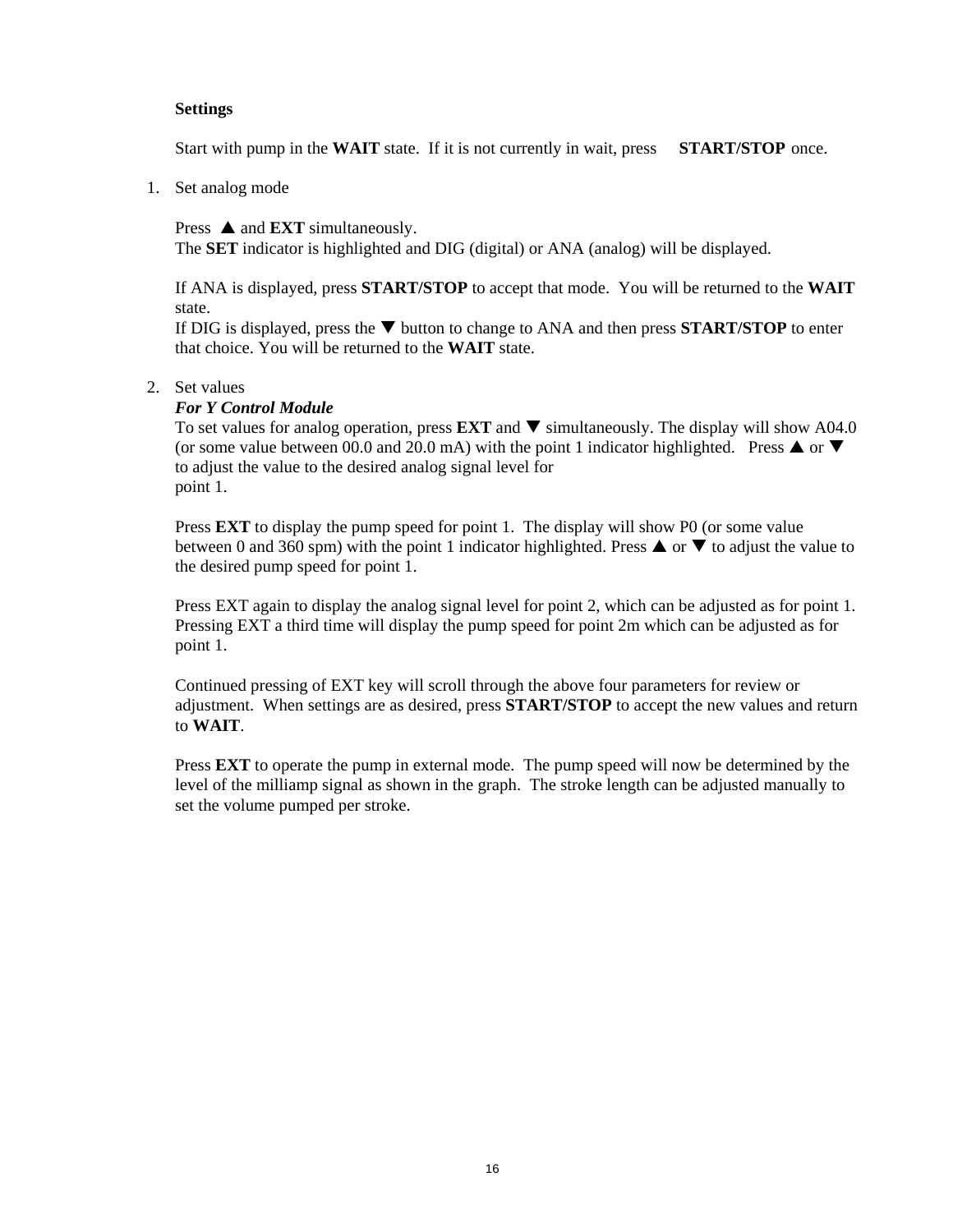

#### *For E Control Module*

To set values for analog operation, press **EXT** and  $\blacktriangledown$  simultaneously. The display will show 4— 20, 20—0, 20—4 or 0—20. Press  $\triangle$  or  $\nabla$  to change the selection to the desired signal range and response. Press **START/STOP** to accept the value and return to **WAIT**.

Press **EXT** to operate the pump in external mode. The pump speed will now be determined by the level of the milliamp signal as shown in the graph. The stroke length can be adjusted manually to set the volume pumped per stroke.

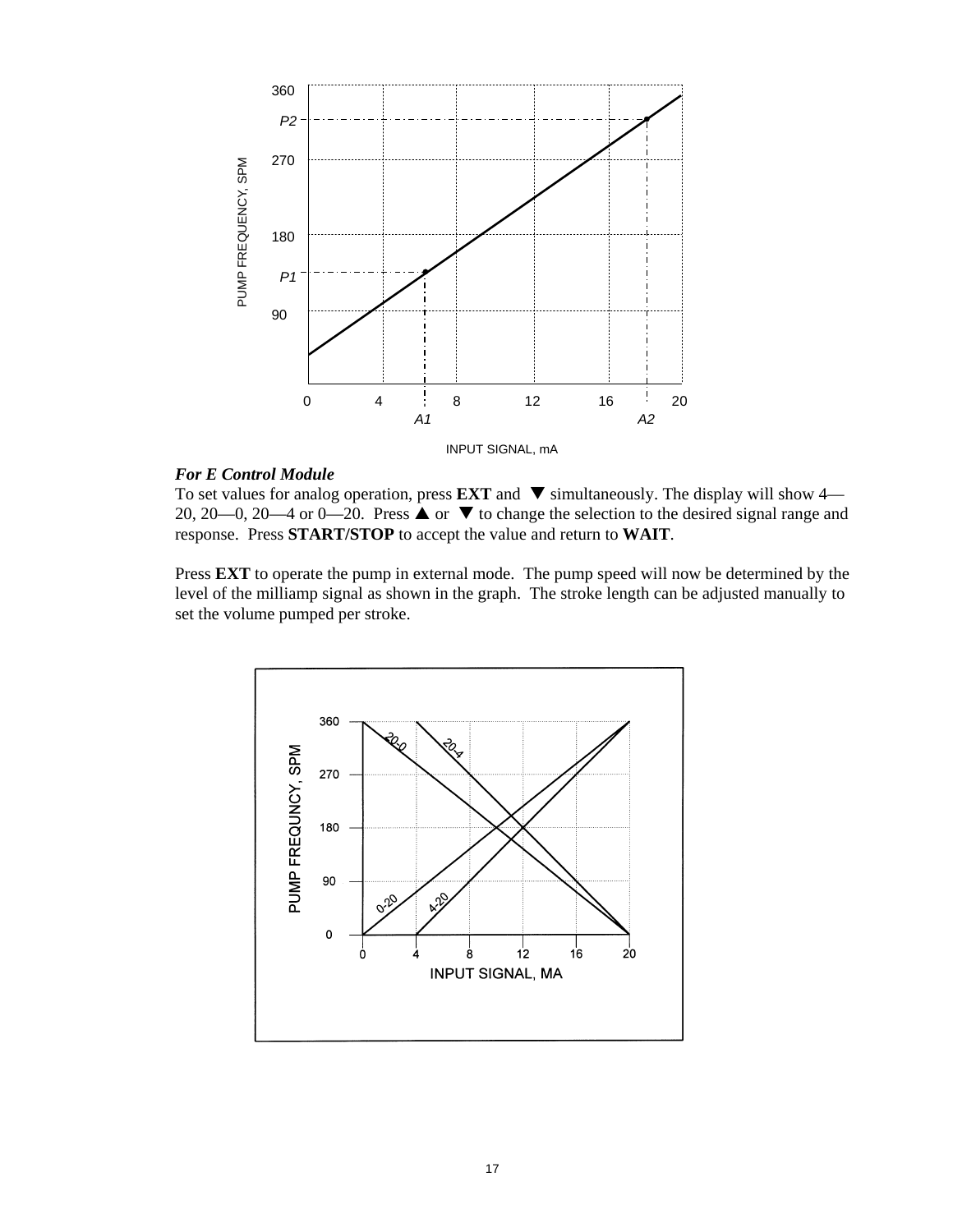#### **3.5 STOP Function**

Additionally, the pump can be controlled in start-stop mode. In this mode, AC power is applied continuously to the pump and pump operation is stopped by completing the circuit between the positive 'stop' and common terminals inside the control module:

R Control Module: Terminal 5 (positive) and Terminal 6 (common) E Control Module: Terminal 6 (positive) and Terminal 8 (common) Y Control Module: Terminal 7 (positive) and Terminal 8 (common)

A switch or solid state device capable of switching 10 VDC at 2 mA for the R-Module and 5VDC at 2 mA for the Y and E Modules should be used. Switch closed = pump stopped, switch open = pump running at the speed determined by the frequency knob setting. This feature eliminates the need for a high voltage, high current AC relay to start and stop the pump. (See Figures 3, 5. and 6)

If using the Y or E Control Modules and the pump is operating in external digital mode, any pulses received while the pump is stopped will be saved (up to a maximum of 255). When pump operation resumes, saved pulses will allow the pump to "catch up" by producing the correct number of pump strokes that should have occurred while it was stopped.

## **3.6 AC Power Interruption (Y and E Control Modules)**

If AC power is interrupted, the pump will power up as shown below:

| <b>State preceding power</b><br><b>OFF</b> | <b>State following power ON</b> |
|--------------------------------------------|---------------------------------|
| WAIT                                       | WAIT                            |
| Run Manual                                 | Run Manual                      |
| Run External                               | Run External                    |
| Set External mode                          | WAIT                            |
| Set External values                        | WAIT                            |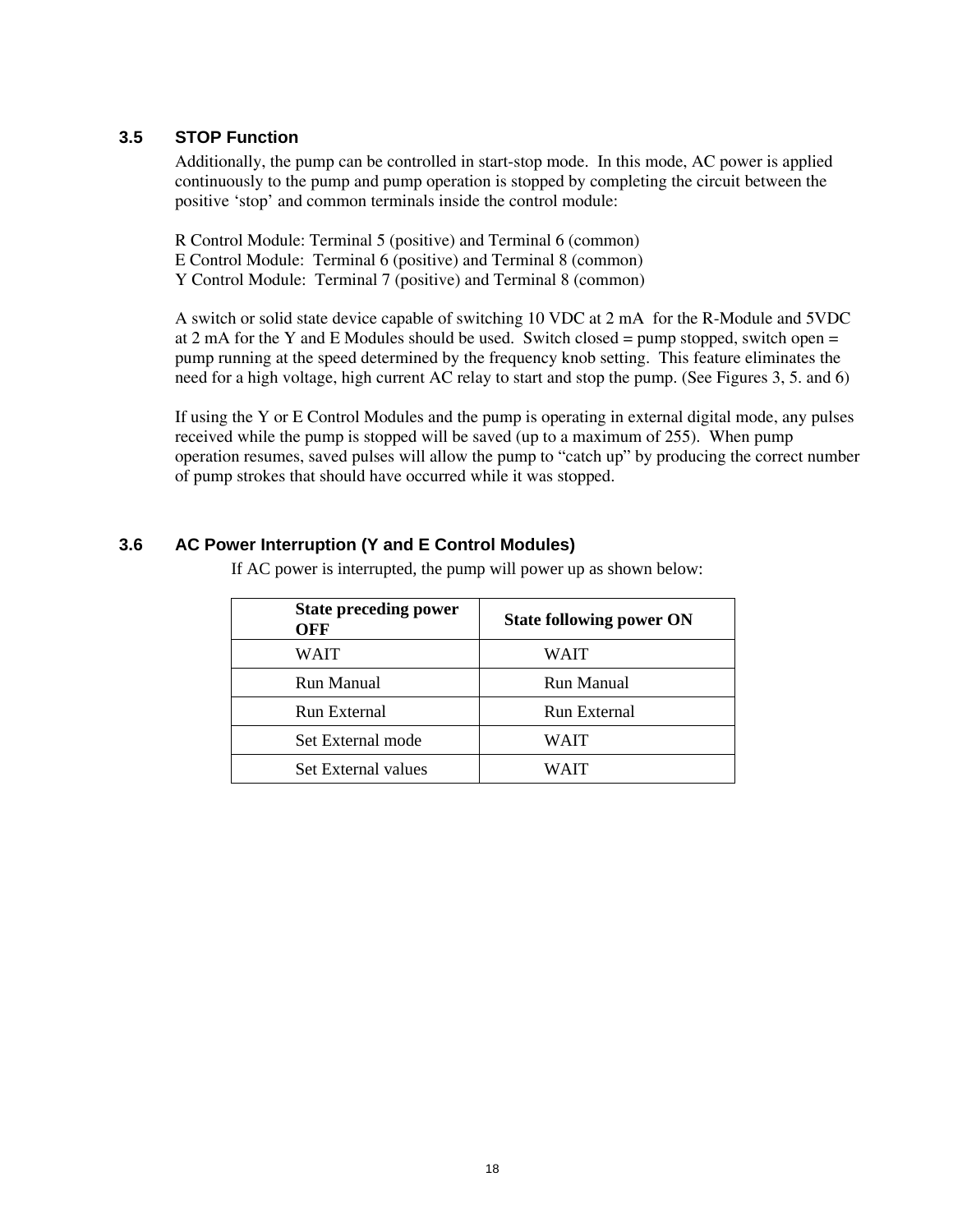## **4.0 MAINTENANCE**

**Caution:** Before working on the pump, disconnect the power cord, depressurize the discharge tubing and drain or flush any residual liquid from the pump head and valves. Always wear protective gear when working around chemicals.

#### **4.1 Diaphragm Replacement**

Disconnect AC power to the pump and disconnect the suction tubing, discharge tubing, and air vent tubing. Remove the four head bolts with a 4mm or 5mm hex wrench. Turn the stroke length knob fully counter-clockwise. Unscrew the diaphragm and remove its retainer (small disk behind the diaphragm). **CAUTION**: *There may be small brass spacers between the retainer and the armature shaft. These spacers need to be reused when replacing the diaphragm.* Install the new retainer and diaphragm on the shaft. Turn the diaphragm clockwise until it bottoms on the shaft. Replace the pump head and tighten the head bolts to a torque of 19 lb-in (2.16 N-m).

## **4.2 Valve Replacement**

Remove the suction and discharge tubing making sure discharge side has been depressurized. Remove the suction fitting, valve cartridge, o-ring and gaskets. Install the new o-ring, gaskets and valve cartridge. Be sure the valve seat is down. Refer to Figure below. Tighten the suction fitting. Similarly remove and replace the discharge valve cartridge, o-ring and gaskets. **CAUTION**: *There are many small parts in the liquid end. These parts must be installed correctly for proper operation of the pump.*

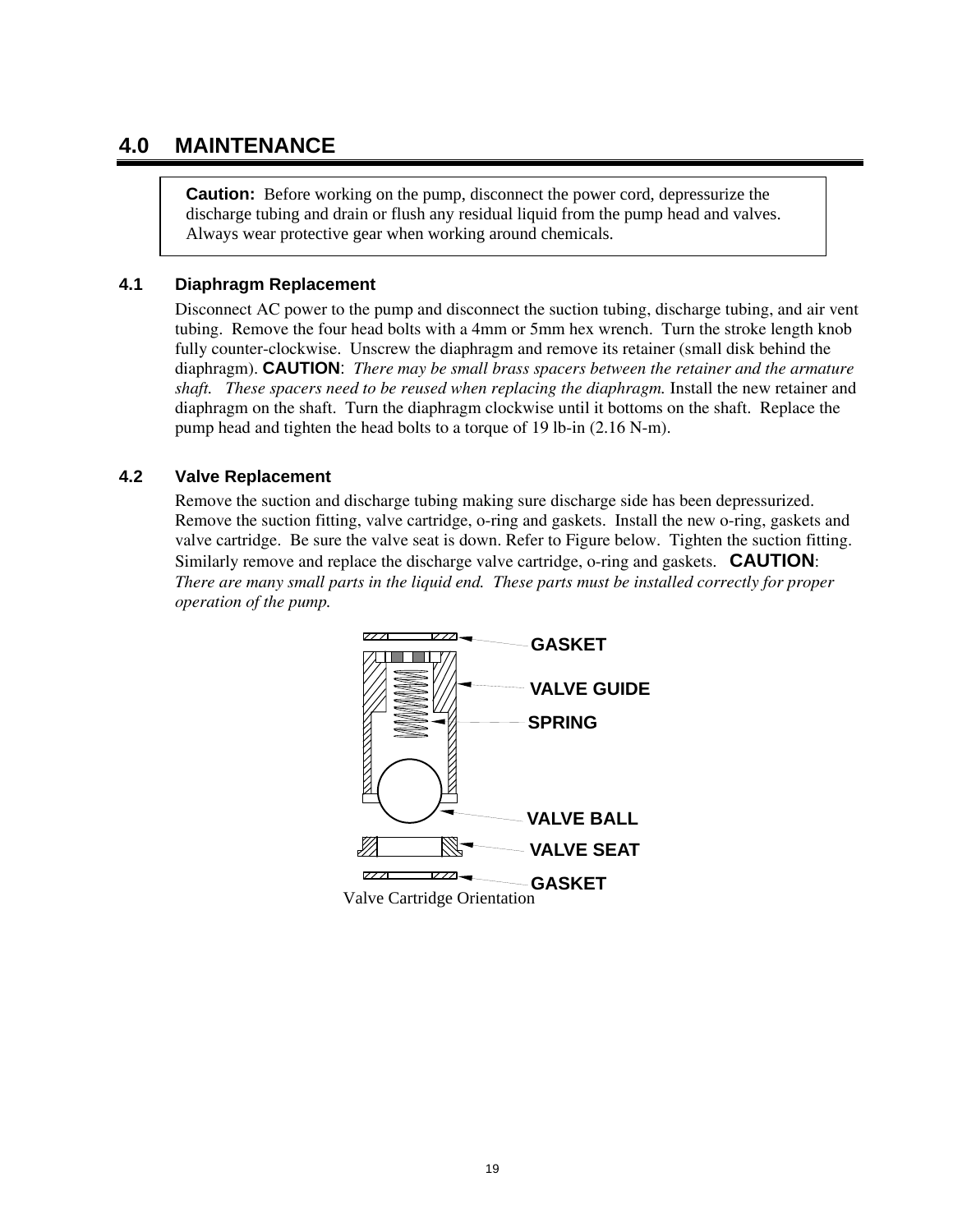

| Item                | Part No    | Description                   | Qty                      | Size       |
|---------------------|------------|-------------------------------|--------------------------|------------|
| 1                   | EH1241     | Head, HV, PVC                 | 1                        | 20         |
|                     | EH1242     | Head, HV, PVC                 | $\mathbf{1}$             | 30         |
|                     | EH1243     | Head, HV, PVC                 | 1                        | 35         |
| 3                   | EH1244     | Housing, Valve, 1/2" NPT, PVC | $\overline{c}$           | 20, 30     |
|                     | E00036     | Housing, Valve, 3/4" NPT, PVC | $\overline{c}$           | 35         |
| $\frac{1}{2}$<br>8  | E90061     | Diaphragm and Retainer        | 1                        | 20         |
|                     | E90062     | Diaphragm and Retainer        | 1                        | 30         |
|                     | E90085     | Diaphragm and Retainer        | 1                        | 35         |
| 8a                  | EH0066     | Diaphragm, PTFE/EPDM          | 1                        | 20         |
|                     | EH0086     | Diaphragm, PTFE/EPDM          | 1                        | 30         |
|                     | EH0636     | Diaphragm, PTFE/EPDM          | 1                        | 35         |
| 8b                  | EH0067     | Retainer, Diaphragm           | 1                        | 20         |
|                     | EH0087     | Retainer, Diaphragm           | 1                        | 30         |
|                     | EH0637     | Retainer, Diaphragm           | 1                        | 35         |
| 11                  | EH1246     | Guide, Valve, .625, PVC       | $\overline{2}$           | 20, 30, 35 |
| $\ast$<br>12        | EH1247     | Seat, Valve, 0.500, PCTFE     | $\overline{2}$           | 20, 30, 35 |
| $\ast$<br>13        | EH0646     | Ball, Valve, 0.500, CE        | $\mathfrak{2}$           | 20, 30, 35 |
| $\frac{1}{2}$<br>14 | EH0936     | Gasket, Valve, 0.500, PTFE    | $\overline{4}$           | 20, 30, 35 |
| $\ast$<br>15        | EH1291     | Spring, Valve, HC             | $\overline{c}$           | 20, 30, 35 |
| $\ast$<br>17        | EH0650     | O-Ring, 24 X 2.62, FKM        | $\overline{c}$           | 20, 30, 35 |
| 19                  | EH1248     | Bolt, M4 X 50 SHC, SS304      | $\overline{4}$           | 20, 30     |
|                     | EH1007     | Bolt, M5 X 55 SHC, SS304      | $\overline{4}$           | 35         |
| 20                  | EH0055     | Washer, M4 Flat               | $\overline{4}$           | 20, 30     |
|                     | EH1253     | Washer, M5 Flat               | $\overline{4}$           | 35         |
| 21                  | EH0038     | Washer, M4 Lock               | 4                        | 20, 30     |
|                     | EH0628     | Washer, M5 Lock               | $\overline{\mathcal{L}}$ | 35         |
| ZZ                  | ---------- |                               |                          |            |

Included in spare parts kit